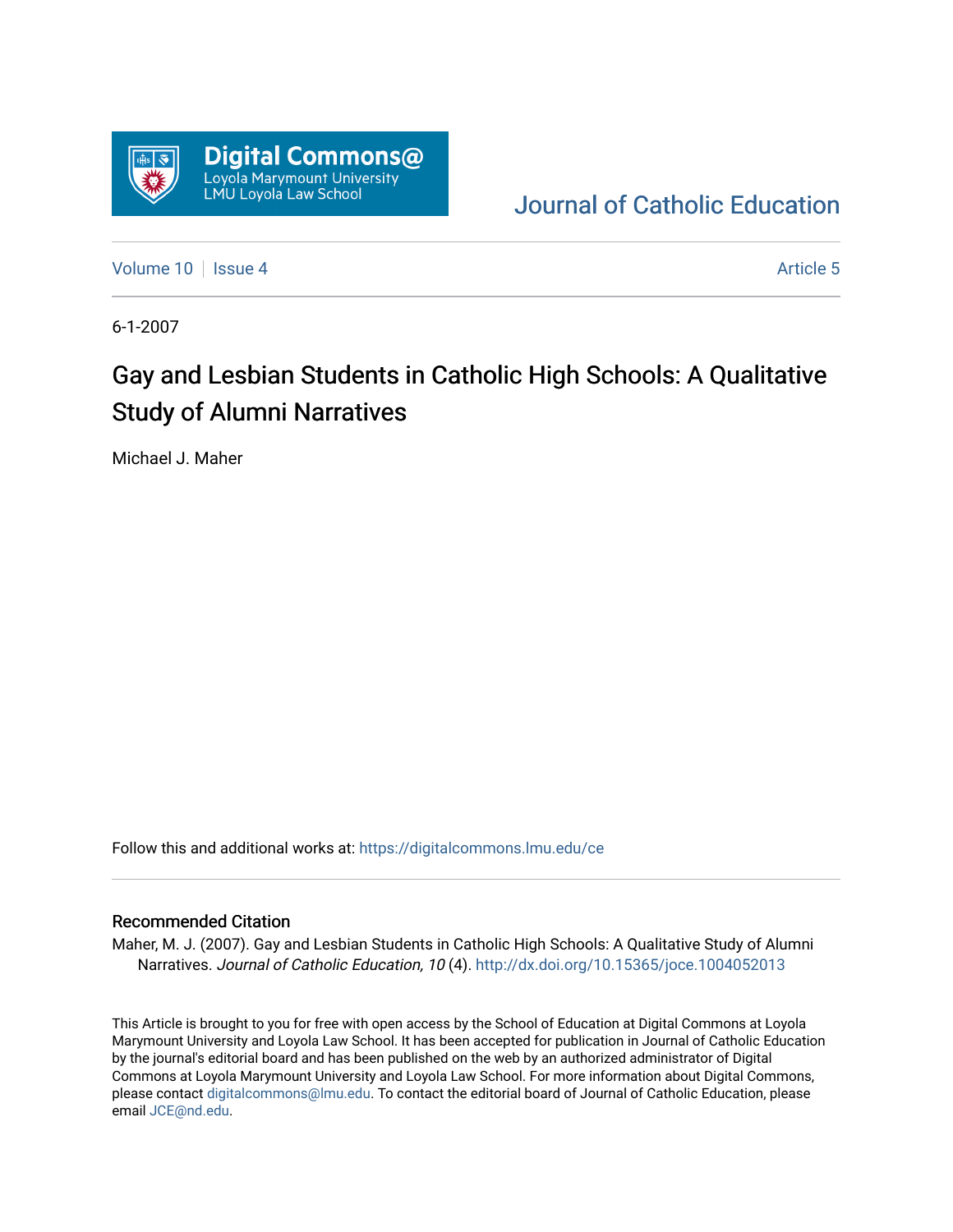## **GAY AND LESBIAN STUDENTS IN CATHOLIC HIGH SCHOOLS:A QUALITATIVE STUDY OF ALUMNI NARRATIVES**

MICHAEL J. MAHER

*Loyola University Chicago*

*The Catholic Magisterium has made a distinction between homosexual orientation (disordered but not sinful), homosexual activity (sinful, but judged "with prudence"), rights of gay and lesbian people, and the Church's pastoral responsibilities to gay and lesbian people. Both the Vatican and the American bishops have clearly stated that the topic of homosexuality must be addressed in Catholic education, but the emphases on how it is addressed differ between the Vatican (emphasis on finding causes and cures) and the American bishops (providing pastoral care and inclusion). This article deals with the experiences of gay and lesbian youth in Catholic high schools. It is based on in-depth interviews with 25 (12 female and 13 male) gay and lesbian alumni who attended Catholic high schools in the 1980s and 1990s. What emerged is a theme of "disintegration." Things simply did not fit together in their lives in the areas of family, peers, school, spirituality, and identity. This is in stark contrast with Catholic teaching, which proposes that the purpose of Catholic education is the integration of all these areas.*

Both the American bishops and Vatican Congregations have issued a num-<br>ber of statements that address the topic of homosexuality in recent decades (Sacred Congregation for the Doctrine of the Faith, 1975, 1986, 1994; United States Catholic Conference [USCC], 1976). While all documents touch on a number of issues, those from the American bishops tend to place greater emphasis on the pastoral care of gay and lesbian people while those from the Vatican tend to place greater emphasis on the immorality of homosexual sexual activity (Maher, 2003). A distinction is made between homosexual orientation and homosexual sexual activity. Violence and discrimination against gay and lesbian people is condemned, and the Church is called upon to minister to the needs of gay and lesbian people.

Since the Vatican Council II (1965), the Church has emphasized that children have a right to sex education. The theme that sexuality is a gift of God is present in all magisterial statements. Both the American bishops and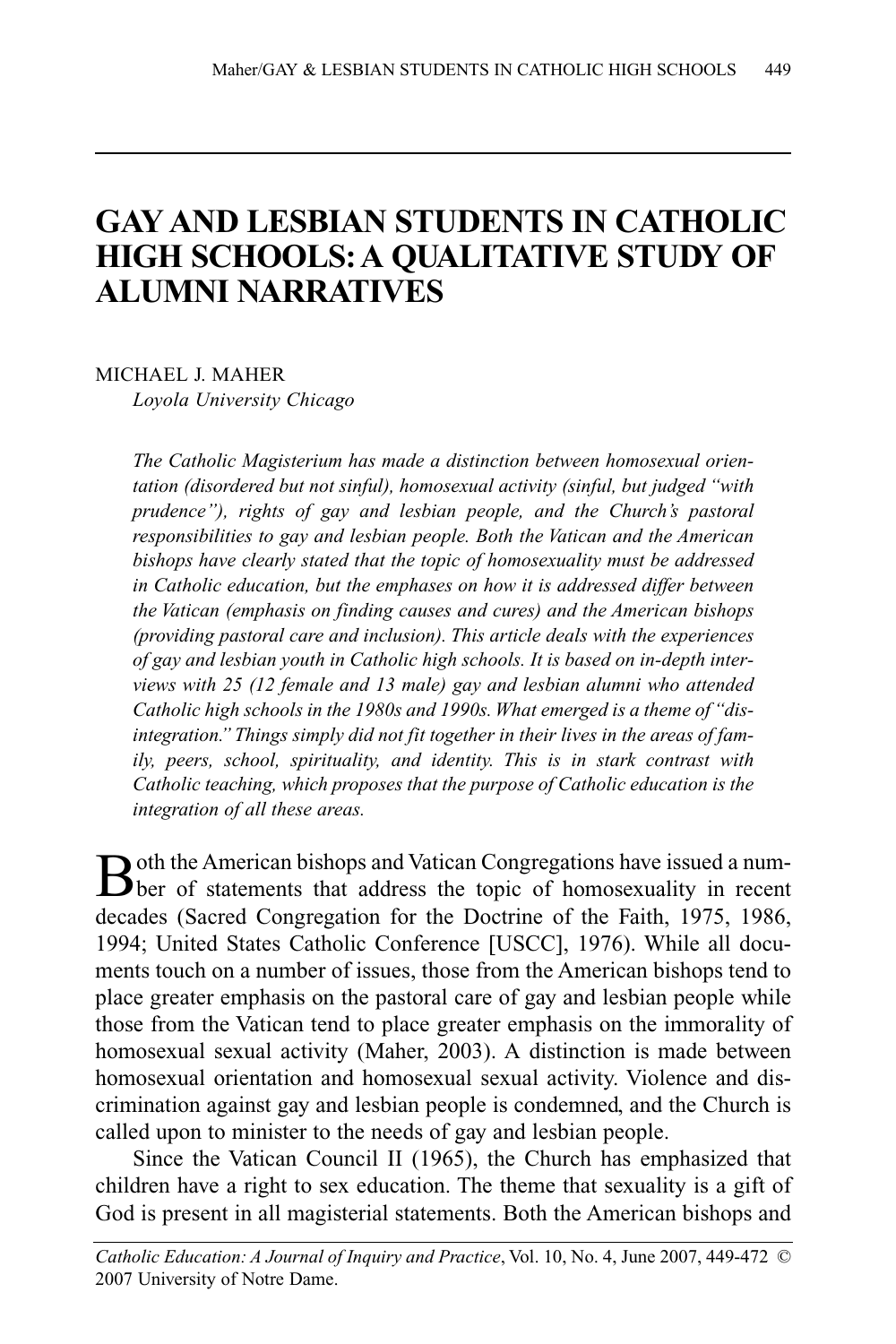Vatican congregations have also issued a number of statements that address the topic of homosexuality in Catholic education (Pontifical Council for the Family, 1996; Sacred Congregation for Catholic Education, 1983; USCC, 1979, 1981, 1991; USCC, NCCB Committee on Marriage and Family, 1997). All emphasize that homosexuality must be addressed in Catholic education. In general, those from the American bishops tend to place greater emphasis on the pastoral care of gay and lesbian young people while those from the Vatican tend to place greater emphasis on finding causes and cures (or at least means of control) of homosexual behavior (Maher, 2003). The most comprehensive statement from the American bishops regarding the topic of homosexuality and Catholic education was in the document *Human Sexuality: A Catholic Perspective for Education and Lifelong Learning* (USCC, 1991). The final paragraph of the section reads:

Educationally, homosexuality cannot and ought not to be skirted or ignored. The topic must be faced in all objectivity by the pupil and the educator when the case presents itself. First and foremost, we support modeling and teaching respect for every human person, regardless of sexual orientation. Second, a parent or teacher must also present clearly and unambiguously moral norms of the Christian tradition regarding homosexual genital activity, appropriately geared to the age level and maturity of the learner. Finally, parents and other educators must remain open to the possibility that a particular person, whether adolescent or adult, may be struggling to accept his or her own homosexual orientation. The distinction between being homosexual and doing homosexual genital actions, while not always clear and convincing, is a helpful and important one when dealing with the complex issue of homosexuality, particularly in the educational and pastoral arena. (p. 56)

In 1997, the USCC, NCCB Committee on Marriage and Family issued *Always Our Children: Pastoral Message to Parents of Homosexual Children and Suggestions for Pastoral Ministers*. Clear emphasis of this document is on acceptance of gay and lesbian sons and daughters and acceptance of self as parents of gay and lesbian children, but still acknowledging that homosexual sexual activity is unacceptable according to the Church. The Committee recommended that Church ministers accept gay and lesbian children and adults, welcome them in the faith community, provide pastoral services for them, and educate themselves on gay and lesbian issues.

## **REVIEW OF LITERATURE**

Coleman (1995, 1997) has argued strongly that the teachings of both the Vatican and the American bishops compel Catholic high schools to address the topic of homosexuality. It is essential that school faculty and staff must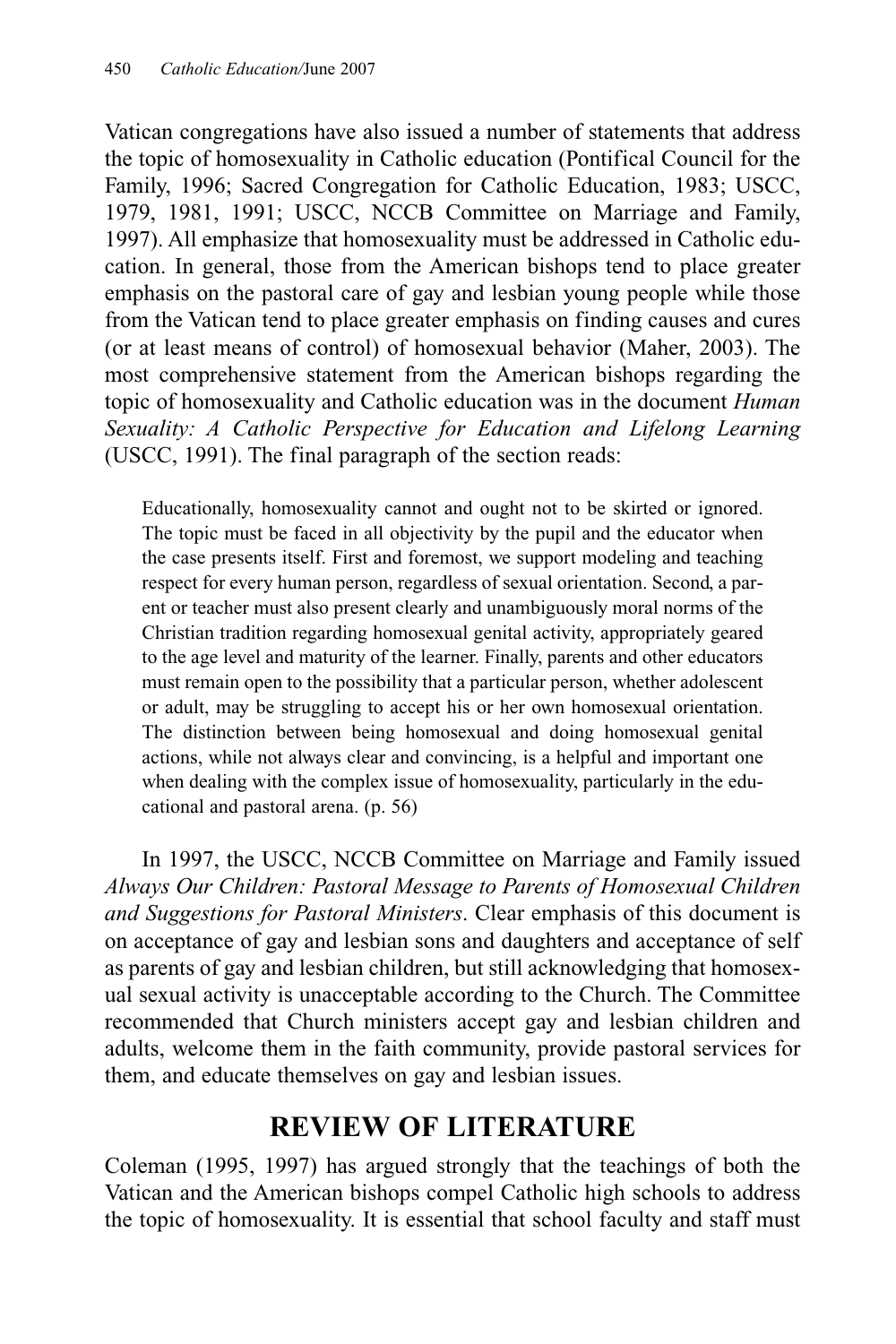know the Church's teaching and be able to respond to students who identify as possibly being gay or lesbian, according to Coleman. A few dioceses have begun to actively address homosexuality in Catholic secondary schools. The Archdiocese of Saint Paul and Minneapolis is one example that has attracted a good deal of attention. In 1995, the Schools Team of the Archdiocese of Saint Paul and Minneapolis created The Pastoral Care and Sexual Identity Study Group of Saint Paul and Minneapolis. Through the work of the study group, students in Catholic high schools discussed homosexuality in class assignments and student newspapers and trainings were provided to teachers and other professional staff (Gevelinger & Zimmerman, 1997).

It is important to note that the issue of gay and lesbian youth deals with more than a political discussion. Researchers have found that gay and lesbian youth are at high risk for suicide, substance abuse, AIDS, violence, and harassment from peers in high schools and in colleges (Bochenek & Brown, 2001; DeBorg, Wood, Sher, & Good, 1998; Gibson, 1989; Herdt & Boxer, 1993).

### **FAMILY**

Relationships with family are often difficult for gay and lesbian youth. Friend (1993) argues that gay and lesbian youth are a distinct minority because they are often oppressed by their own families. Researchers found that half or more of anti-gay violence is perpetrated by family members (Hunter, 1990). Mallon (1994) found that normal adolescent distancing from families becomes abnormally strong for gay and lesbian youth. Fear of expulsion from the home can cause a greater sense of hiding and increased risk for suicide. Knowlton (1992) found that gay men tend to have less mature relationships with their parents than heterosexual men. Knowlton argued that non-conformity to parental expectation of heterosexuality made mature relationships with parents difficult for gay men. Herdt and Boxer (1993) found that family members use death images when describing the coming out of their gay or lesbian child. Lesbian youth tended to have more negative reactions from their fathers than did gay males. Coming out to parents can disrupt the coming out process itself and can disrupt the youth's life in total (such as being expelled from the home). Gay and lesbian youth were more likely to come out to their mothers than to their fathers. Families from strong ethnic or religious backgrounds sometimes have more difficulty accepting a gay or lesbian child.

Savin-Williams (1989) studied the relationship between self-esteem and family relationships for gays and lesbians. Acceptance by the father for lesbians, and by both the father and the mother for gay men had a direct correlation with a greater sense of self-esteem. Lesbians were more likely to be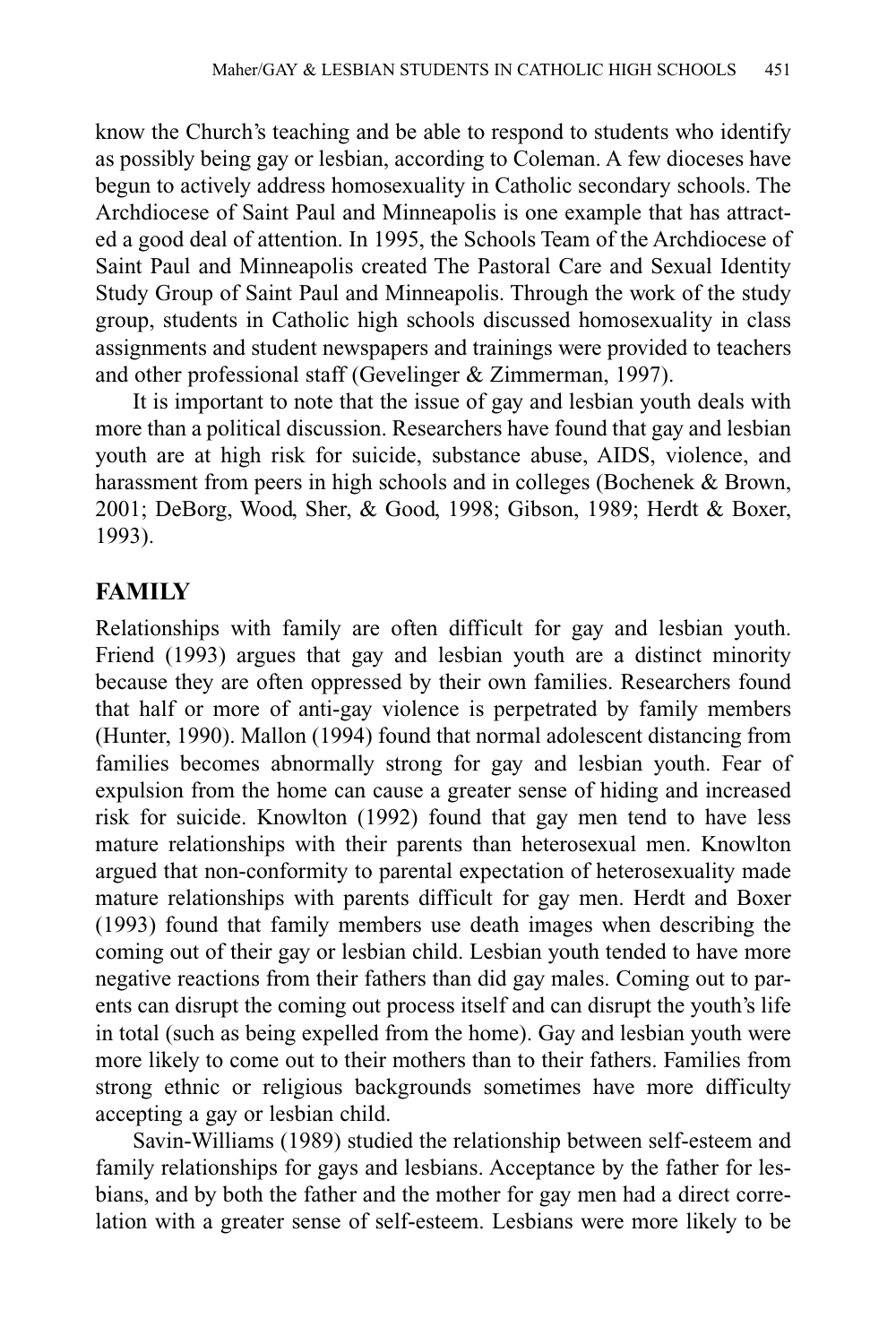out to their families if they felt closer to them. Bernstein (1996) found that gay and lesbian youth and young adults were more likely to have better attachment with their parents if their parents were more educated and younger. Also, stronger attachment with the mother tended to improve development, but stronger attachment with the father tended to hamper development. Relationships with parents tended to decline initially after parent awareness, but then increase and return to pre-awareness levels over time. McConkey (1991) found that gay men who displayed the least physical aggression in boyhood also had the poorest relationships with their fathers. Gay men tended to have poorer relationships with their fathers than heterosexual men and also tended to be less physically aggressive in boyhood than heterosexual men.

T. Johnson (1992) found that families adjust to a gay or lesbian son or daughter and become less homophobic over time. Religious concerns can make the process more difficult for families. DeVine (1985) found that families move through stages in accepting the homosexuality of a child. In the first stage, subliminal awareness, the gay or lesbian family member feels isolated, and the family avoids topics such as dating or homosexuality. In the second stage, impact, the family clearly knows that the child is gay and focuses on fear, guilt, and feelings of failure. In the third stage, adjustment, the family realizes that it is impossible to change the child's sexual orientation and concentrates on bargaining and maintaining social image. In the fourth stage, resolution, the family focuses on sense of loss. The final stage, integration, involves the family adjusting to the gay or lesbian child and his or her life.

### **SOCIAL**

While probably all high school students experience difficulty fitting in with their peers, gay and lesbian students face especially difficult challenges. D. Johnson (1996) found that many gay and lesbian youth believe that their acceptance is based on their ability to hide their identities. Town (1996) found that gay male high school students had to work at constructing "acceptable" masculine identities in order to survive in their homophobic school environment. Friend (1993) argued that gay and lesbian youth put a great deal of psychological energy into hiding their sexuality, and most do "pass" as heterosexual in high school. The sense of hiding causes a great deal of stress in gay and lesbian youth, makes them question their social ties, and may result in heterosexual compensation. Mallon (1994) found that the need to hide distorts almost all relationships for gay and lesbian youth and leads to a sense of isolation. For some, especially males, anonymous sex becomes preferable to complete isolation. Herdt and Boxer (1993) found that coming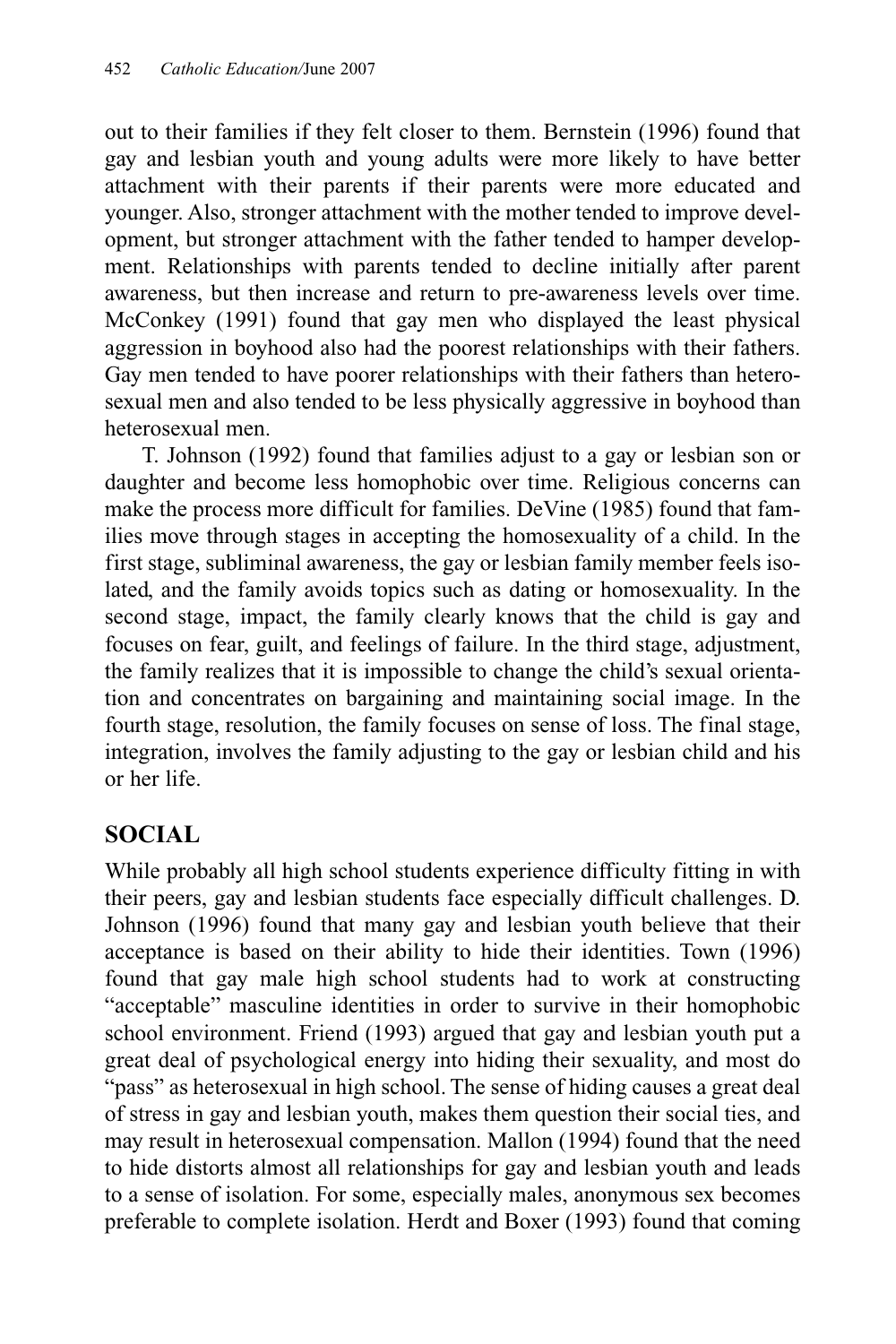out does improve youth's self-esteem and their relationships with their friends. Gay and lesbian youth usually come out first to a friend, usually of the same sex and same age, often who is also gay or lesbian. High school culture exerts a strong pressure on youth to heterosexually conform. Gay and lesbian youth usually feel more accepted by girls than by boys, and typically do not see teachers as a source of assistance or protection. Ginsberg (1996) found that gay and lesbian high school students spend much of their time isolated, fearful, and confused. Gay and lesbian support groups in their schools were seen as vital to these students.

One movement that has developed in recent years is for high schools to provide support groups for gay and lesbian students. Herdt and Boxer (1993) found that support groups for gay and lesbian youth provide them with alleviation from the feeling of hiding, people who understood their experiences, and "true friends" who know them for who they really were. Greeley (1994) found that support groups for gay and lesbian youth helped them to overcome their loneliness and develop their social skills. Schneider (1989) found that a support group helped adolescent lesbians develop greater self-esteem.

Studies have also shown that the AIDS epidemic increased homophobia in the American public in the 1980s, and that homophobia is related to attitudes toward people with AIDS (Russell & Ellis, 1993).

#### **CATHOLIC YOUTH AND CATHOLIC SCHOOL STUDENTS**

A few studies have been conducted in the area of attitudes of Catholic youth on the topic of homosexuality. Numbers are not completely in agreement with these studies. This may be due to regional differences in the study samples and also changes in attitudes over time. In general, it would seem that most Catholic youth do not see homosexuality as an acceptable lifestyle. Despite this, many Catholic youth support the civil rights of gay and lesbian people. It also seems that tolerance of gay and lesbian people has increased over time among Catholic youth (McNamara, 1992). DiGiacomo (1993) found that males in Catholic high schools experienced peer pressure to have sex with girls in order to avoid being labeled as gay. This writer's own research indicates that students who graduate from Catholic high schools tend to have more positive attitudes toward homosexuality than those who graduate from non-Catholic high schools (Maher, 2001, 2004).

In a review of studies into Catholic education over a 25-year period, Convey (1992) found that students in Catholic high schools displayed values that were less self-centered than values of students in public high schools. Students in Catholic high schools were found to support equal opportunities and rights for women. Researchers found that Catholic high schools placed greater emphasis on community as a part of their culture than did public high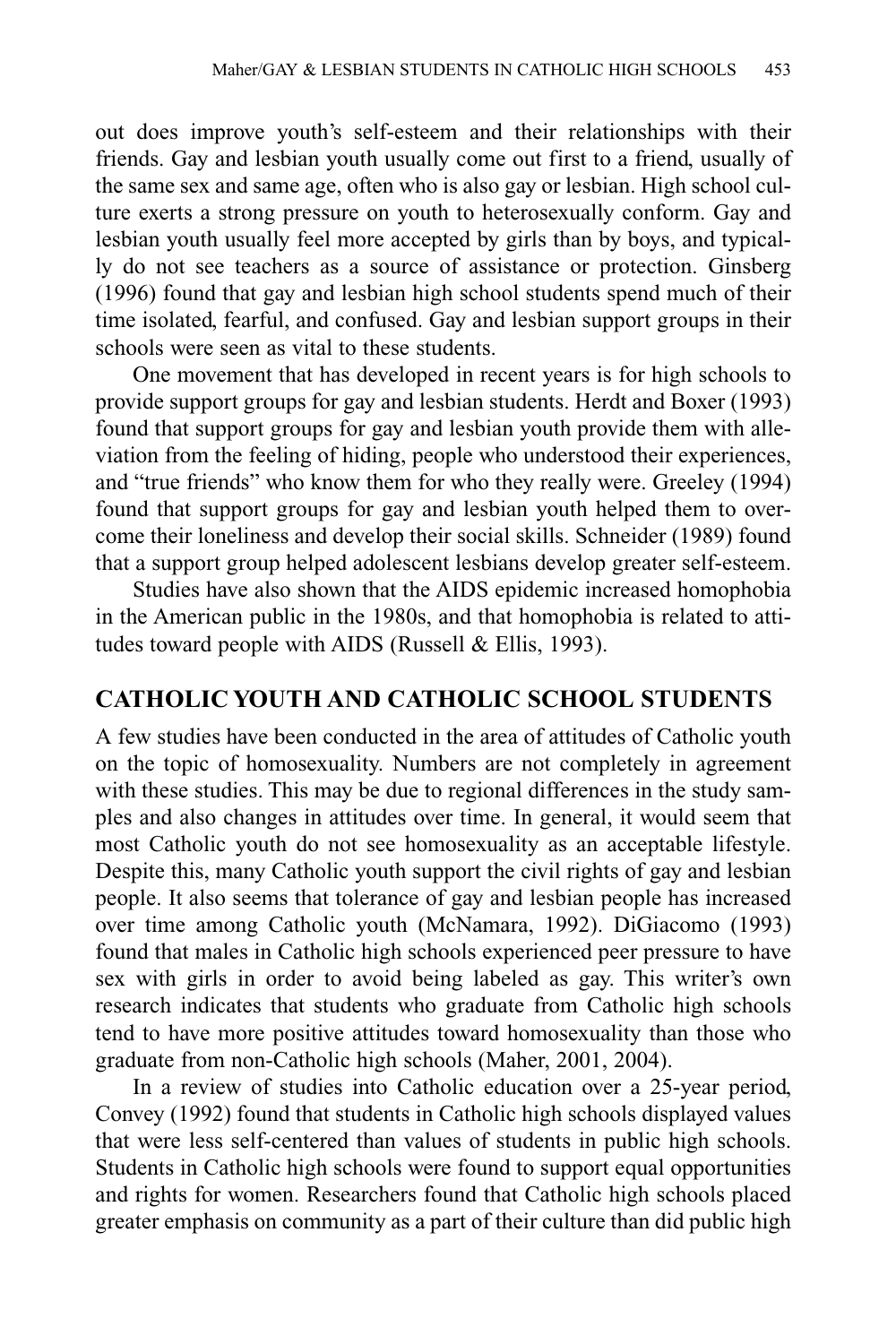schools. Catholic high schools were more successful in achieving community for a number of reasons including their smaller enrollments, their emphasis on shared religious identity and values, and through intentional efforts. In studies that compared the cultures of coeducational and single-sex schools, the role of "adolescent subculture," which valued physical beauty and heterosexual popularity, was a key factor. Studies indicated that this subculture was strongest among boys in single-sex schools and lowest among girls in singlesex schools.

### **INSTITUTIONAL**

When describing the response of schools to the topic of homosexuality, the strongest theme noted by researchers and other writers is "silence." Pitot (1996) found that schools are silent on the topic of homosexuality in the curriculum, in the library holdings, and in providing adult role models. Schools cannot address these issues, however, until they address homophobia. Segal (1995) found that schools reinforce in both overt and subtle ways the preference of heterosexuality and silence on the topic of homosexuality. Gay and lesbian students are forced to adapt to school climates, but schools do not adapt to the presence of gay and lesbian students. Tellijohann (1995) found that less than half of high school health teachers covered the topic of homosexuality, and when they did so, it was for less than one class period. Bucher (1984) found that homosexuality was very often not included in the sex education curriculum in secondary schools. Keilwasser and Wolf (1992) argued that silence on the topic of homosexuality in schools represents a symbolic "annihilation" of gay and lesbian youth and creates a "spiral of silence." The Phi Delta Kappa/Gallup poll of U.S. citizens (Elam, Rose, & Gallup, 1996) found that 63% of Americans opposed teaching about homosexuality in the secondary school curriculum. Interestingly, Catholics were more likely to support its inclusion in the curriculum than non-Catholics. Catholics were also more likely than non-Catholics to think it should be presented as an acceptable lifestyle.

While silence is the overall response to the topic of homosexuality, schools also reinforce in more subtle ways a preferential status for heterosexuality. Reed (1994) has argued that high schools are highly sexualized environments which reward heterosexuality and punish homosexuality. Gay and lesbian students experience high school alone in a very distinct and strong way. Epstein (1997) has also argued that schools are highly sexualized. Homophobia, machismo, and misogyny define adolescent versions of masculinity in school culture. Friend (1993) argued that schools engage in "systematic exclusion" of silence on the topic of homosexuality and "systematic inclusion" of only negative images of homosexuality. MacLeod (1996) found that lesbian students viewed their schools as unsafe and unsupportive envi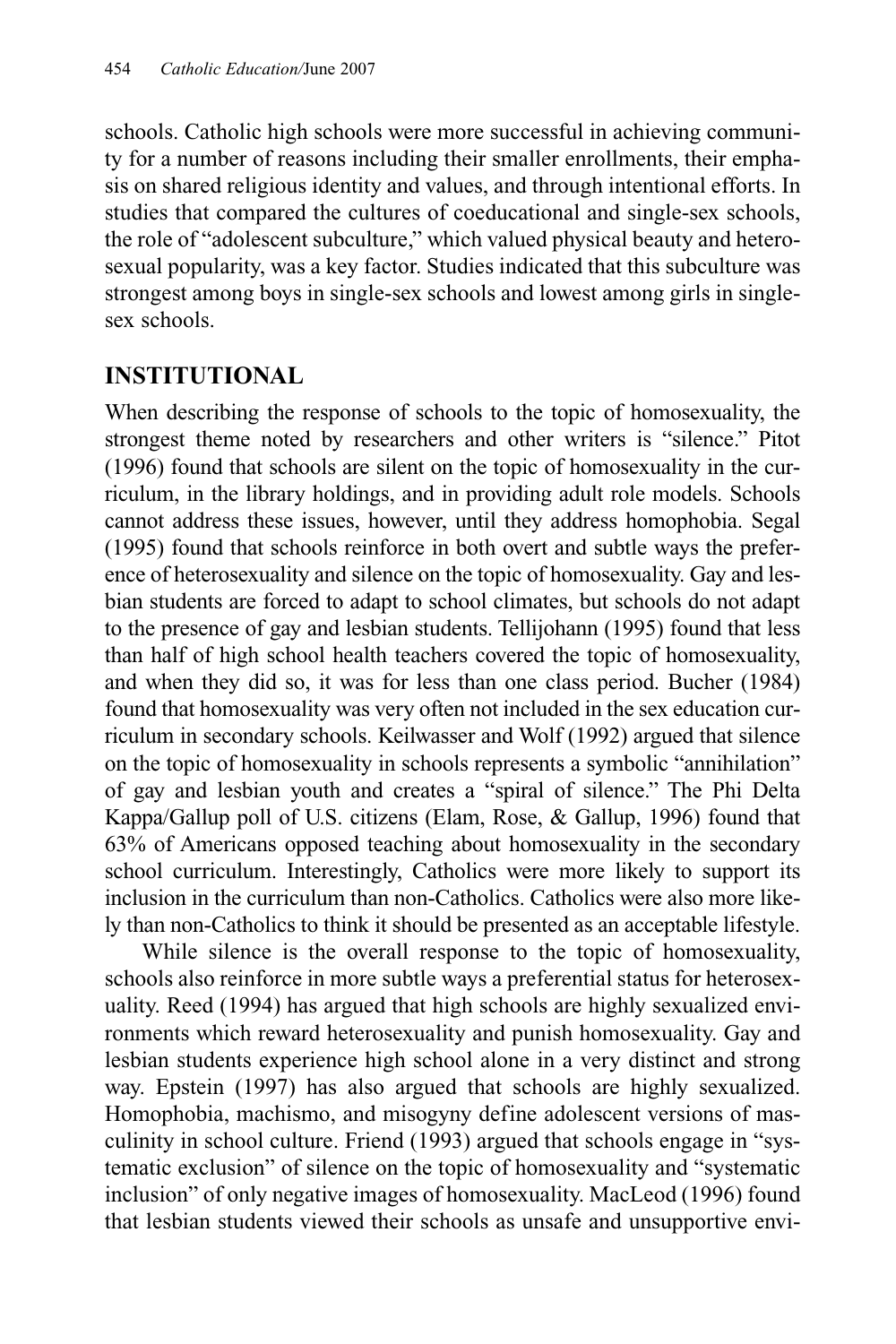ronments. Students ridiculed homosexuality, and the curriculum tied it to disease. School libraries were absent of material.

Education, both formal and informal, does have the potential to reduce homophobia in students. Reinhardt (1997) found that college students who had friends and acquaintances who were gay and lesbian or who had had positive interactions with gays and lesbians were less likely to have homophobic attitudes. Reinhardt also found that men were more homophobic than women, that all were more likely to be homophobic toward gay men than toward lesbian women, and that those who attended church regularly were more likely to be homophobic. Pirtle (1994) found that college students had less negative attitudes toward gays and lesbians after interacting with a panel of gay and lesbian people. A number of studies have shown that homophobia can be reduced through gay and lesbian speakers panels, role-playing exercises, and through knowing a gay or lesbian person (Aitken, 1993; McClintock, 1992).

#### **TEACHERS AND STAFF**

Numerous studies have shown that many (especially male) college students majoring in education are uncomfortable with the topic of homosexuality and are reluctant to include it in the curriculum (Taylor, 2001). Studies have also shown that attitudes of college students majoring in education can be improved through workshops and classes (Bateman, 1995; Lipkin, 1990, Remafedi, 1993). Interestingly, Soloff (2001) also found that education students who were highly religious were also most able to change their negative attitudes toward gay and lesbian people. Hunt (1993) found that students in counselor education programs felt that they were not well prepared to work with gay and lesbian clients. Sears (1988) found that school counselors believed that they had not been prepared to work with gay and lesbian clients. Male counselors have been found to have discomfort working with people with AIDS related to their own homophobia (Hayes & Gelso, 1993). Pettinger (1995) found that most practicing school psychologists had positive attitudes toward gay and lesbian youth.

Schools are not only difficult places for gay and lesbian students, but also for gay and lesbian teachers. Juul (1995) found that gay and lesbian teachers in rural and suburban settings were significantly less open about their sexuality, more fearful of exposure, and less accepting themselves of their own identities than urban gay and lesbian teachers. Smith (1985) found that gay and lesbian teachers often put extra time and effort into being exceptional teachers in order to protect themselves and "compensate" for being gay and lesbian. Kissen (1993) found that gay and lesbian teachers frequently experience physical and emotional symptoms that they attribute to the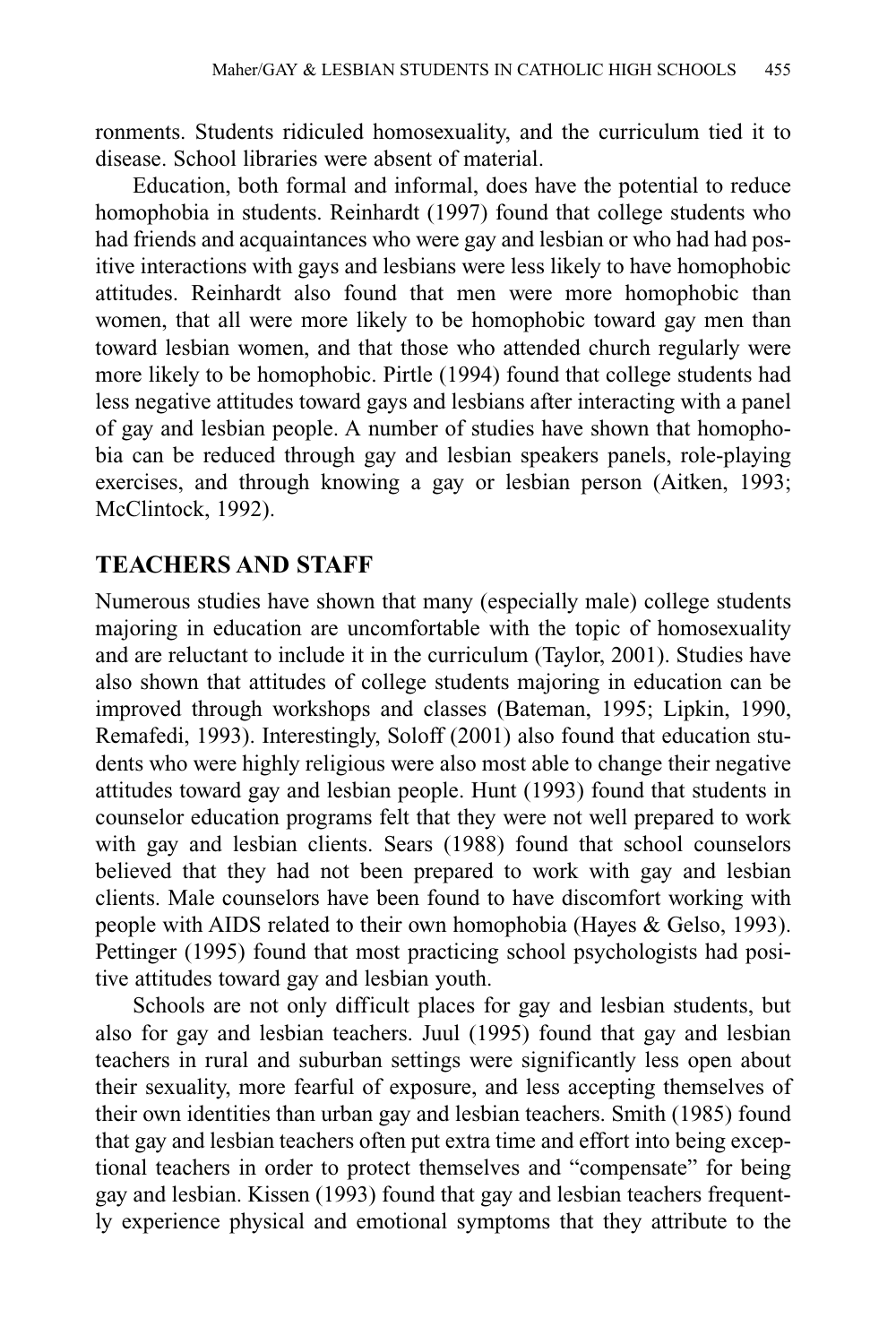strain in their lives caused by hiding. They often regret not being able to reach out to gay and lesbian youth.

Litton (1999) had a number of interesting findings from a study of gay and lesbian teachers in Catholic elementary schools. The teachers chose to work at Catholic schools because of their religious beliefs, but they also saw conflicts between their religion and their sexuality. They experienced oppression, feared coming out to students (despite believing there would be some benefits to it), and believed their administrators would not support them coming out. While most were very open about their sexual identities with only a limited number of colleagues, most also felt that many of their colleagues knew. They worked to create schools that were more inclusive and more in keeping with their view of the Gospel, the call to love one another. They believed that they needed to work harder to be the best teachers in order to make it more difficult for their administrators to dismiss them.

The National Catholic Educational Association has published and supported some studies into the attitudes of Catholic school teachers and principals on a variety of topics, including homosexuality. In a survey of Catholic elementary school teachers, Kushner and Helbling (1995) found that 52.2% believed that a teacher in a Catholic elementary school should not be terminated if it is discovered that he or she is homosexual, while 34.6% indicated agreement that homosexuals should not be allowed to teach in Catholic schools. Harkins (1993) conducted a similar study of Catholic elementary school principals. The majority (64%) of principals agreed that homosexuals should not be hired to teach in Catholic elementary schools. In a survey of Catholic secondary schoolteachers, Benson and Guerra (1985) found that a civil rights protection for homosexuals was supported by 44% of teachers. The majority (62%) of teachers believed that sexual relationships between two consenting adults of the same sex were morally wrong. All three studies found that the values these teachers and administrators believed that Catholic schools should emphasize for their students included compassion, tolerance, respect, and self-esteem.

In a study of Catholic priests in the Archdiocese of Los Angeles, Campbell (1991) found that most believed that their seminary training did not prepare them to work with gay Catholics. Years of pastoral experience and also the experience of counseling gay and lesbian people were seen as most effective to prepare for this work. Other research has shown similar findings in Protestant pastors (Vaughn, 1998).

#### **SPIRITUAL**

While there have been only a few studies into the experiences of gay and lesbian Catholics, they tend to show a group of people who overcome social and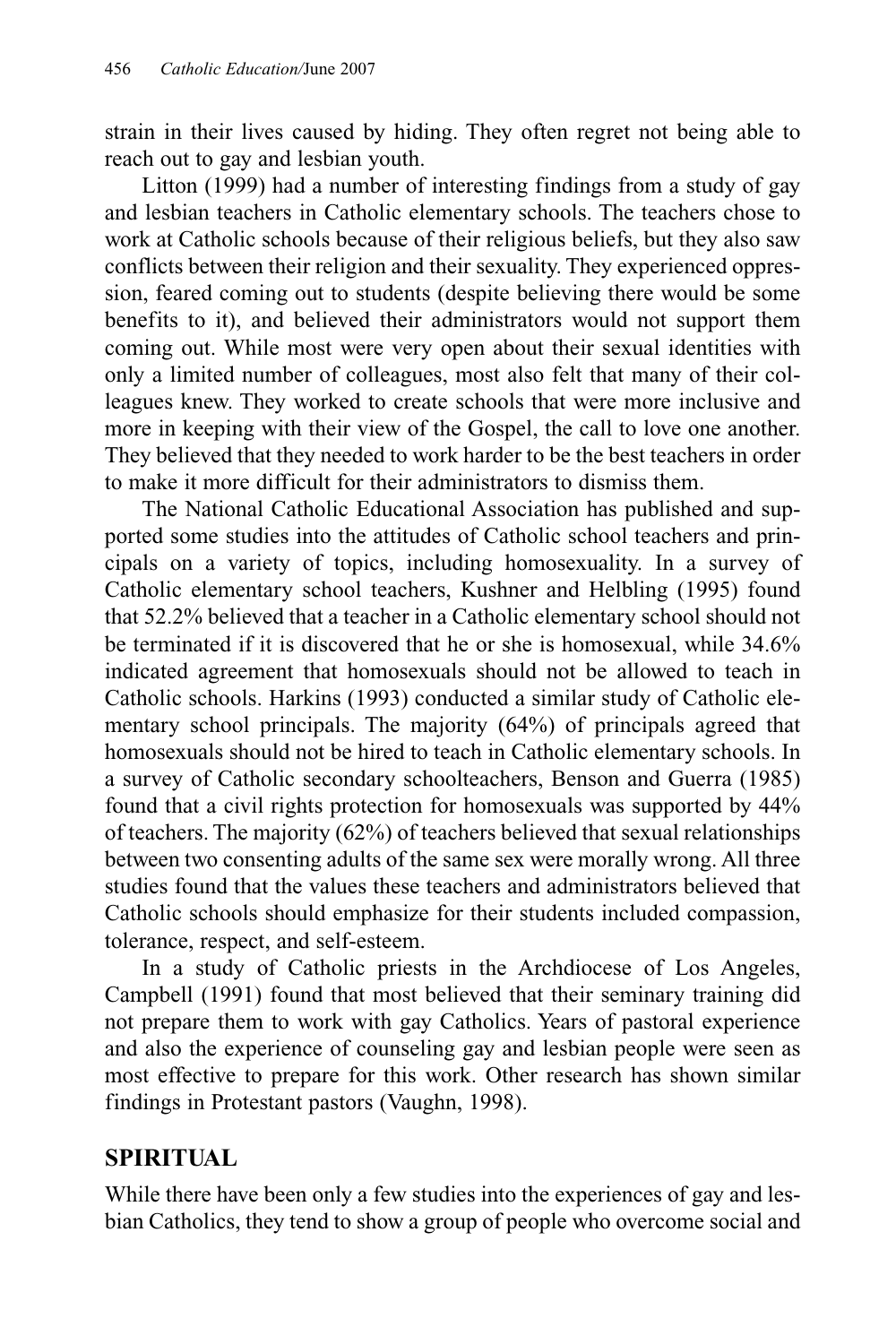ecclesial obstacles in order to come to happiness in their adult lives, sometimes within the Church. In a study of gay and lesbian Catholics, Harris (2001) found lower internalized homophobia and higher levels of sexual identity development were related to an individual being able to derive personal religious beliefs and make personal religious decisions independently from other authorities such as family, clergy, and religious institutions. Toman (1997) found that gay Catholic men who were more religious during their adolescence had greater difficulty with their coming out process, but that this did not prevent these same males from eventually achieving an affirmative gay lifestyle later in adulthood. O'Brien (1991) found that gay and lesbian Catholics were comfortable in their sexual orientation for the most part, sought long-term relationships, and found Dignity, an unsanctioned Catholic gay organization, to be a source of spiritual growth. Both Dignity and New Ways Ministry are organizations for gay and lesbian Catholics, which have had difficult relationships with Church hierarchy (Nugent & Gramick, 1992; Sacred Congregation for the Doctrine of the Faith, 1986, 1999).

Other studies have shown a relationship of spirituality and sexuality identity development for gay and lesbian youth. Wilson (1996) found that for Native American gay and lesbian people, the experience of sexuality was inseparable from the experience of culture and community. Ream (2001) found that gay and lesbian youth who were raised in a religious environment were at a higher risk for internalized homophobia, but that their religion also acted as a "protector" for them in battling internalized homophobia.

### **IDENTITY**

The task of identity development, possibly the central task of adolescence, is particularly difficult for gay and lesbian youth. Jackson and Sullivan (1994) found that gay and lesbian youth are more prone to identity-development issues than other youth. Internalized homophobia can damage their self-concepts and self-esteem. They often compartmentalize their sexuality as a coping mechanism. Durby (1994) found that gay and lesbian youth put a great deal of time and energy into hiding their sexuality, which gives their sexual orientation exaggerated significance; it affects the totality of their lives. Moskos (2000) found that gay and lesbian youth cope with the stigma of homosexuality in a number of unhealthy ways, such as withdrawal and selfhatred, family alienation, substance abuse, and suicidal ideation. The result is psychological, cognitive, and emotional developmental deficits. Gay and lesbian youth who are able to develop a positive identity demonstrate better psychological health and greater self-esteem. Herdt and Boxer (1993) found that many gay and lesbian youth do not view their "coming out" as a free act;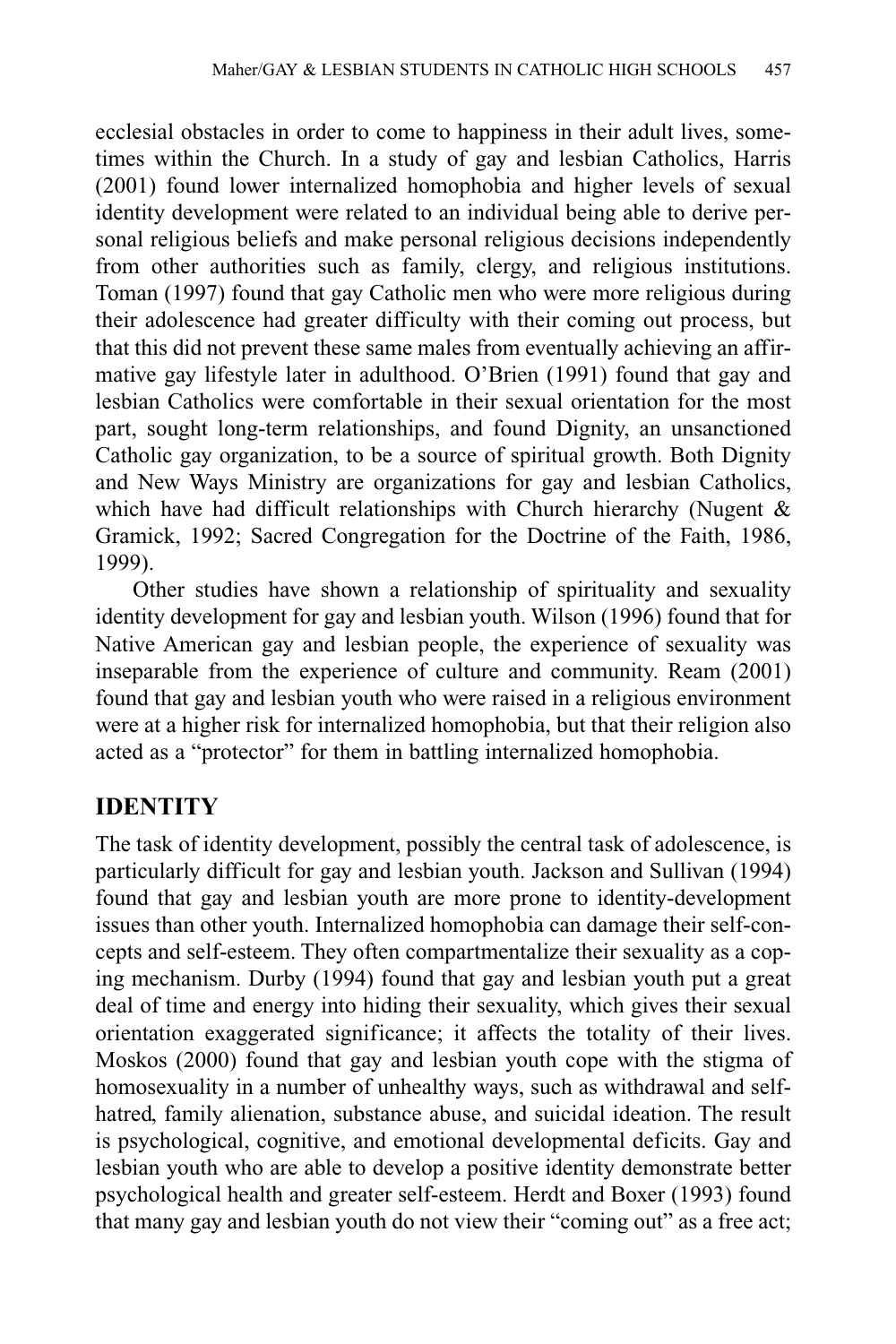they feel great pressure to be true to themselves. Gay youth often engage in "magical thinking" in which they believe they will begin to act in stereotypical ways if they come out. Coming out is often described by gay and lesbian youth in death images.

Popular developmental theories for gay and lesbian youth include those of Plummer (1975), Ponse (1978), and Cass (1979, 1984). The work of Troiden (1988, 1989) best fits the descriptions of their life development as told by the subjects in this study. Troiden found that identity development for gay and lesbian youth involves a series of events over time leading to acceptance of the term "homosexual" to describe oneself. It is a drama set against the backdrop of social stigma. It focuses on the meaning of events rather than the frequency of occurrence of behaviors. For males, it tends to come out through sexual experiences, while for females it tends to come out more through emotional attachments. Troiden proposed four stages but acknowledged that the stages are not neat and that an individual can move up and down between stages. Troiden's first stage, sensitization, is pre-pubescent. It is marked by the child feeling strongly different from his or her peers. Often, this difference is seen as not clearly meeting the social expectations based on one's gender. It does not have sexual significance at this stage. This sense of difference takes on sexual meaning in Troiden's second stage, identity confusion, which usually takes place in early adolescence. The child believes that he or she "might be homosexual." The third stage, identity assumption, usually occurs in late adolescence. The child or adult begins to tolerate, but not embrace, his or her homosexuality. It is at this stage that "coming out" usually begins. It is necessary for the individual to meet other gay and lesbian people to achieve this stage. The final stage, commitment, usually occurs in adulthood. It is at this stage that the individual sees his or her homosexuality as part of his or her total identity and would not become heterosexual even if it were possible.

It is worth special note that two of the male subjects had attended residential seminary high schools, and both reported that sex between students was common there. One unfortunate outcome of the recent priest sex abuse scandals has been a movement to eradicate gay seminary students (Boisvert & Goss, 2005; Nugent, 1989; Thavis, 2002). Several writers and researchers have argued that a large number of Catholic seminarians are gay, and the percentage seems to be growing (Cozzens, 2000; Jordan, 2000; Sipe, 1990, Thomas, 2000; Wolf, 1989). The Vatican does officially teach that gay men should not be admitted to religious orders and/or seminaries (Congregation for Catholic Education, 2005; Rossini, 2002; Sacred Congregation for the Religious, 1961).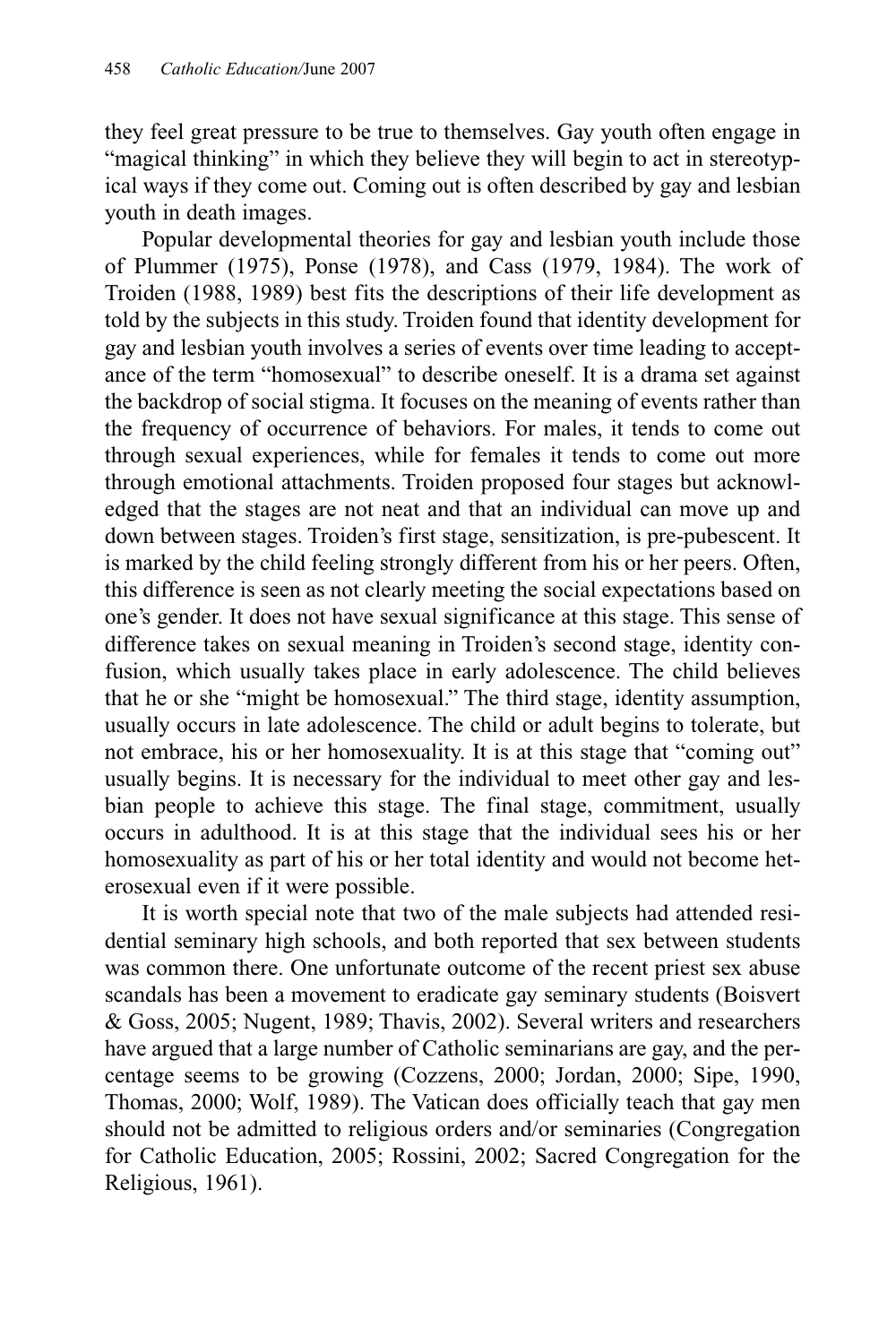## **METHODOLOGY**

The purpose of the study was to describe the experiences of gay and lesbian youth in Catholic high schools. In 1995 and 1996, in-depth interviews were conducted with 25 (12 female and 13 male) adult gay and lesbian alumni who attended Catholic high schools in the 1980s and 1990s. The subjects were recruited through the organization Dignity and through advertisements in gay and lesbian publications and Internet bulletin boards. Also, many subjects referred other potential subjects to the study. This was under the direction of faculty in the Department of Education at Saint Louis University and the university's Institutional Review Board.

Before the interview process began, subjects did an exercise with their old high school yearbooks. They were asked to go through their yearbooks and form two lists of 15 items each. One list was titled "safe" and the other "unsafe." They were then to choose an adjective to describe each item on the list. Subjects without yearbooks were asked to do this from memory. The number of interviews conducted with each subject varied. The average overall time spent in interviewing each subject was about 2 hours.

The first interview involved the subject explaining why he or she chose these items for each list. In the second interview, the subject was presented a typed page of the items he or she included in the "unsafe" list along with the adjectives. The subject was asked to describe what effect these elements had on his or her life in high school. Later interviews included these questions if they were not answered through the initial exercises:

- What was your impression of what a gay person was like while you were in high school? What do you think was the impression of the other students in your school? The teachers? The staff and administration?
- What were the sources of your information on homosexuality? Were you aware of resources that you did not use? If so, why did you not use these resources?
- How did your own experiences and feelings compare with these impressions/ this information? Did you perceive yourself to be gay? How did you perceive yourself at that time?
- What role did the Catholic aspect of the school have in influencing these impressions and your self-awareness?
- Did you experience depression as a response to your feelings and the environment?
- What role did dating play in your life at that time? Did you date girls? Did you date boys?
- If you could change anything about your high school experience, what would have made it better?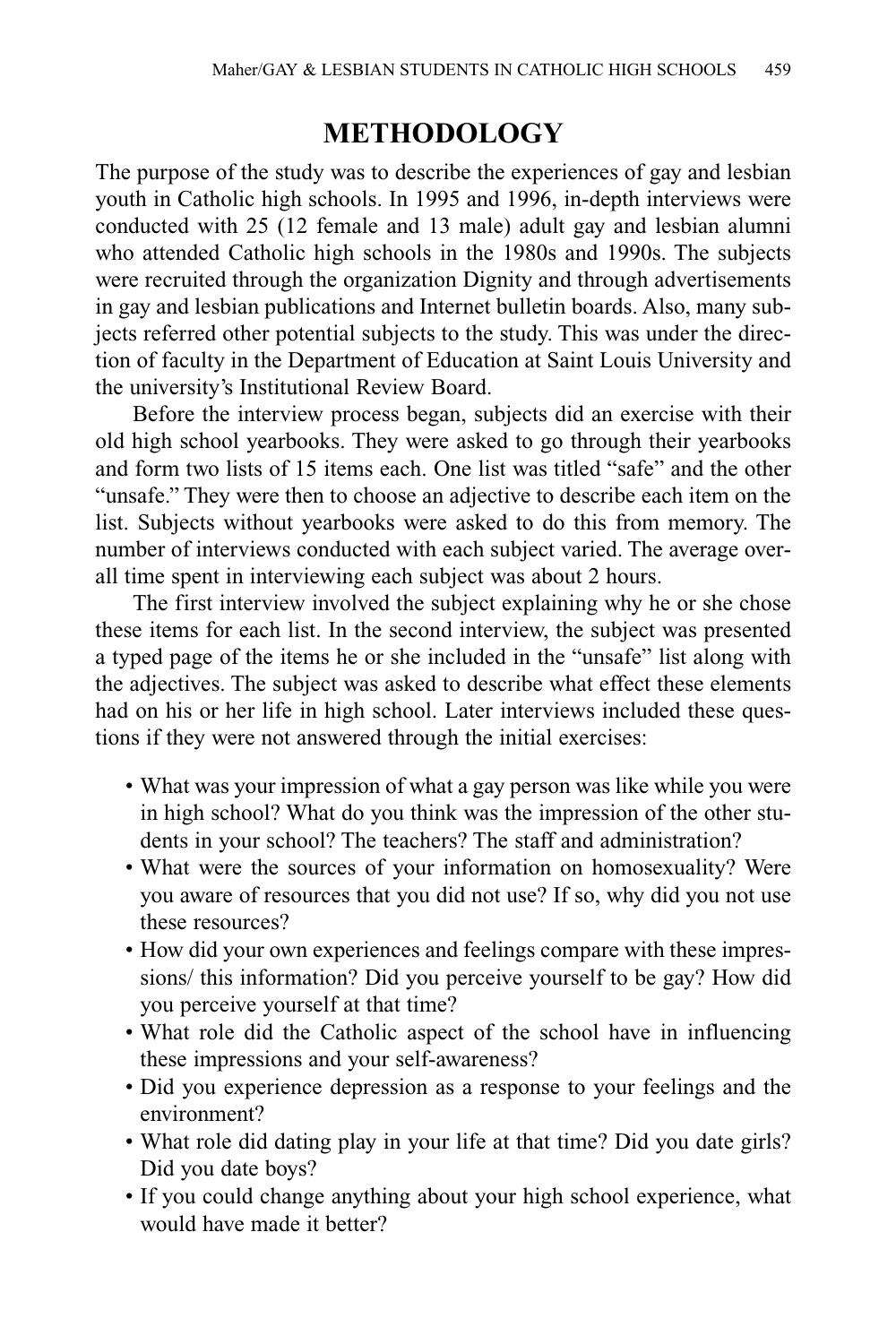• What advice would you give on this topic to students, faculty, parents, and the Church?

There is a methodological concern over studying memories of experiences rather than experiences as they are currently lived. In order to combat this, subjects were frequently asked, "Is that what you think now, or is that what you would have said then?" Subjects also stated that the exercise with their yearbooks was helpful in putting them in touch with their feelings while in high school.

A pilot study with two subjects was conducted before advertising for more subjects. Saint Louis University faculty reviewed the methodology and results of the pilot before the study proceeded.

The data from the interviews were analyzed through a phenomenological approach; common themes that stretched across most of the subjects were the focus. Issues that the subjects brought up fell into five categories: family, social, institutional, spiritual, and identity. These are discussed in depth below along with the findings of other researchers. All names of subjects in this article are pseudonyms.

### **RESULTS**

#### **FAMILY**

All of the subjects were in some way disconnected from their families while they were in high school. At the very least, this was in the form of not talking to their families about their sexuality. In fact, only one of the subjects had "come out" to his family while in high school, and that was under strong duress. The fear of rejection by the family or even from the family was very strong for the subjects. It must be noted that some of the difficulties were due to problems already in the family. While these family problems were not caused by the young person's sexuality, the problems did contribute to even greater difficulty in dealing with his or her sexuality. A handful of the subjects also noted violence or verbal abuse from family members, sometimes related to their sexuality.

"Patrick" attended a high school boarding seminary run by a men's religious order. He graduated in 1984. While most of his motivation for attending seminary was a desire to become a priest, he also very much wanted to get away from his father. "He would always talk about 'queers' and 'fags' with a lot of hate."

"Gina" graduated from an all-girls suburban high school in 1995. At the time of the interview, she was in terrible turmoil about conflicts she was having with her mother. A few months before the interviews, her mother opened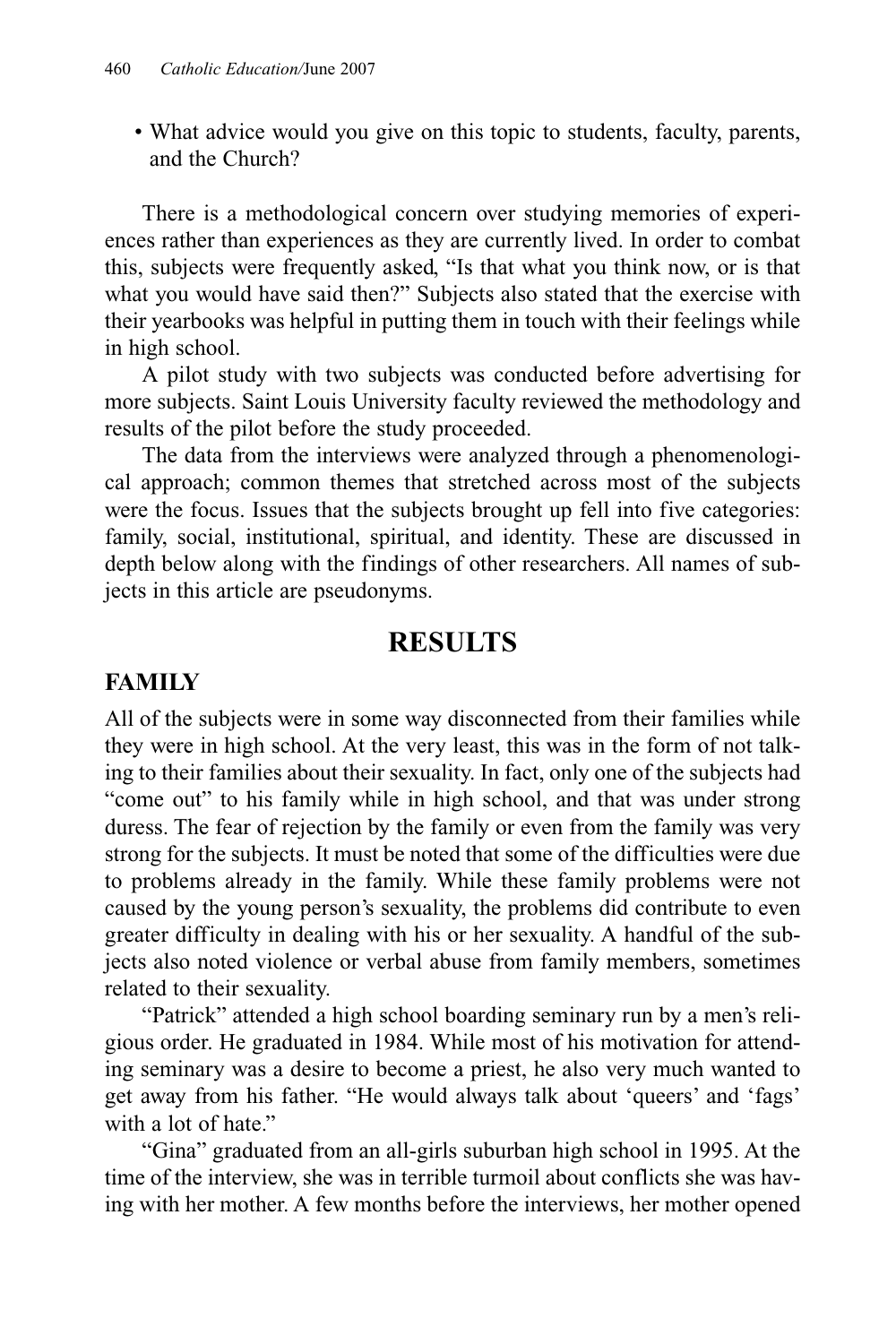a letter in Gina's backpack while Gina was visiting. The letter to a friend revealed that Gina was a lesbian. "She told me, 'I think it's wrong. I think it's unnatural. I don't think it's right. I don't accept it, and I never will!' And then she went into the whole thing about me kind of crashing her dreams of having grandchildren and the whole thing." The issue of not feeling loved was very strong for Gina. "I guess that I don't feel loved anymore, but I don't, at least not by my mom, because she doesn't accept me for who I am."

#### **SOCIAL**

All of the subjects described being disconnected from their peer group in high school. In fact, this was one of the strongest areas in which difficulties were reported. This was particularly fascinating, given the wide range of social roles these people played. About half of the subjects reported being labeled as "fags" or "dykes" by their peers and had few or no friends in high school. On the other hand, several were very popular with their peers and served as class presidents, on homecoming queen courts, and other coveted high school positions. Yet, all reported difficulties fitting in with their peers. Among the popular students, most said that they felt their friends were not truly their friends because they did not know them for who they were. Most of the subjects reported that derogatory terms (such as "fag" and "dyke") were commonly used among their peers. Frequently, however, the subjects also reported that this was not always meant as a literal labeling of a person, but just as a "put-down." While it was not a common phenomenon, two of the subjects reported being victims of gay-bashing violence. Almost all of the subjects reported witnessing violence or harassment perpetuated against other students who were labeled as gay, and this had a profound effect on them as well. It was also commonly mentioned that verbal harassment and violence and the use of derogatory terms decreased in the later years of high school. While one of the subjects found support in a group of mostly gay students (although that was not discussed within the group), most avoided cliques stereotyped to be gay or lesbian.

While a number of subjects experienced different forms of harassment while they were in Catholic high schools, no story was so dramatic as Mark's. "Mark" was in the high school graduating class of 1993, but he never graduated. He attended a diocesan, rural, coeducational high school.

It started out verbal, and then it progressed to other things, to physical harassment, to vandalism of a lot of my property. And it weaved its way into a lot of my life, to the point I was taking it home, and it got to the point that even home wasn't a safe place.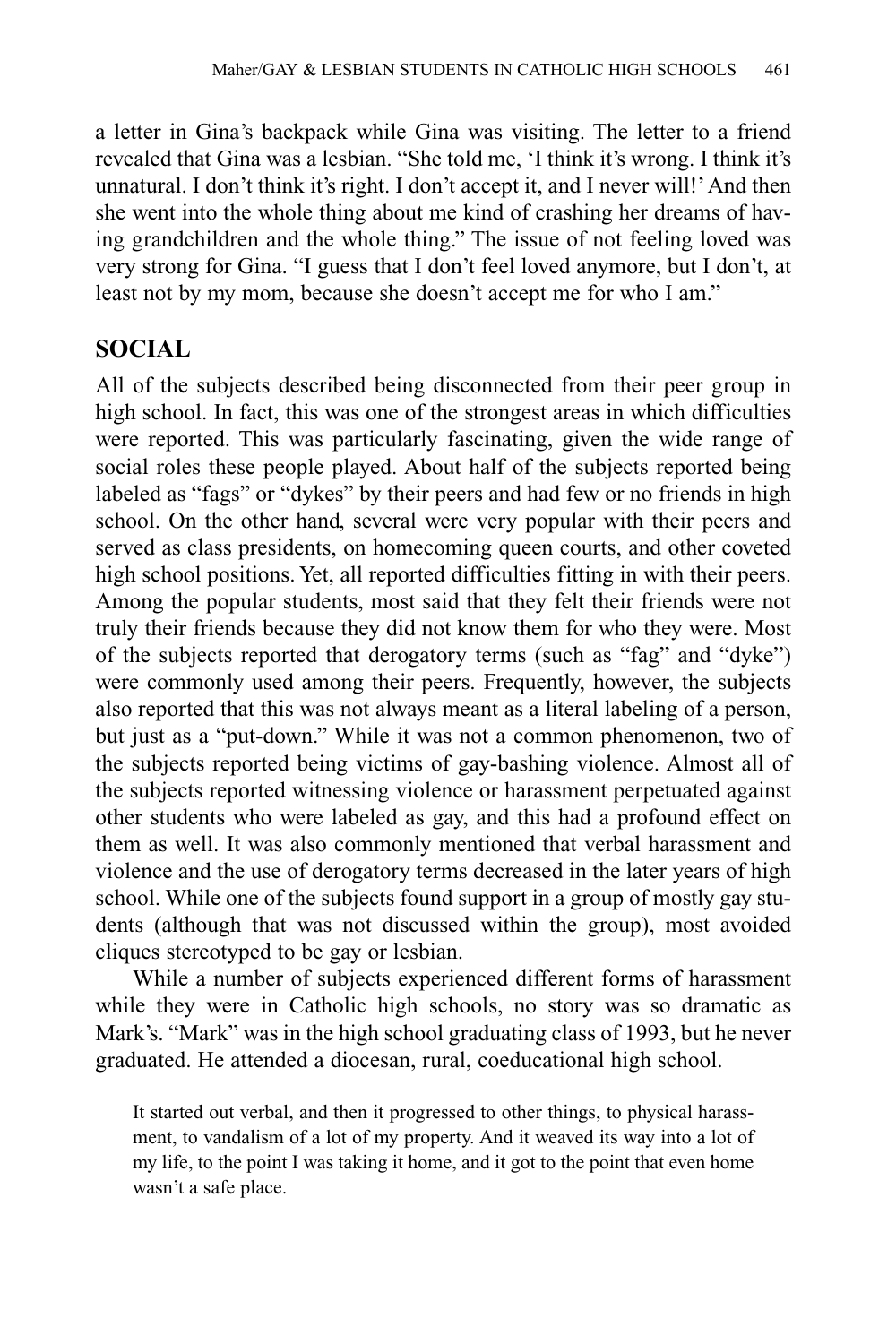Mark was physically assaulted by students on an average of once every 2 days. He was verbally assaulted several times each day. Students broke into his locker frequently in order to pour perfumes into it. They also destroyed his assignments or vandalized them, writing things like "faggot" and "sodomy" by his name. "And what pissed me off the most was that every one of those teachers knew what was going on, and never once did they do one damned thing about it." After all the abuse, and with the threat of more abuse at home, Mark became suicidal. He decided to drop out of school.

"Sue" also attended a rural, diocesan coeducational high school. She graduated in 1987. Tensions with fitting in led to greater problems for Sue.

If I didn't like something, I either avoided the situation, slept through it, or took drugs. High school really got difficult for me my junior and senior year. I really wasn't bonding with anyone, felt out of place, didn't have any great friendships, and was sort of at odds with the administration and some of the teachers. At the time, it just seemed easier to sneak some of my mom's prescription pills to help me through the day.

#### **INSTITUTIONAL**

The subjects described being disconnected from their schools as institutions in a number of ways. Overwhelmingly, they stated that homosexuality was never or only very rarely mentioned in their high school curriculum. They saw many of the faculty as generally judgmental people and as people who would not (or did not) protect them from peer harassment. Faculty who made them feel safe were those who communicated a genuine care for the students. Unfortunately, in cases where they did believe a teacher to be gay or lesbian, they did not seek them out as a resource; rather, they avoided them for fear of also (or further) being labeled as gay. They usually spoke to no one at the schools about their struggles, including school counselors. In some cases, they feared that there was a lack of true confidentiality. They experienced heavy pressure to conform to specific gender roles in their schools, including pressure to date the opposite sex. Gender structures also influenced their relationship with the institution. For most male subjects, locker rooms and bathrooms held a strong fear; fear of both being aroused and thereby discovered, and also fear of violence or harassment in these all-male, unsupervised environments. The female subjects who attended all-girls schools believed their unisex environments were safer for them. On the other hand, the male subjects who attended all-boys schools found their unisex environments more threatening.

"Kevin" graduated from high school in 1994. He attended a suburban, all-boys school. Kevin had some of the most fascinating observations on the values and culture of his school of any of the subjects.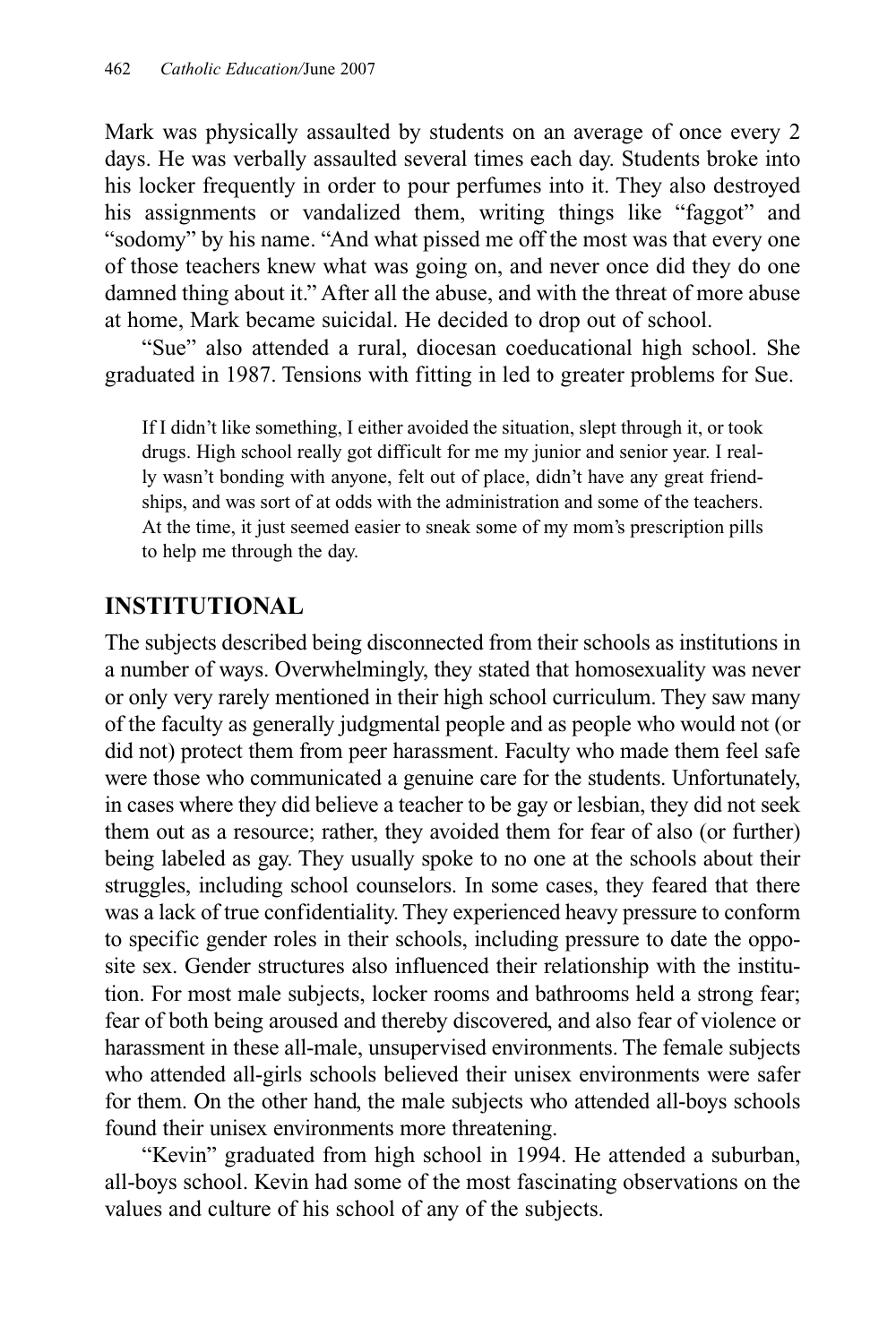Surprisingly, theater was safe. It was safe because you could meet chicks in theater…. Film appreciation was cool because you got to watch movies. Band was cool because you got to play rock music. Mass became cool because one teacher had a rock band, and he used to play U2 music at Mass, and one priest used to cuss in his homilies. A religious service club was bad until they started doing it with one of the girls' schools. Then it became okay because you could meet chicks…. This was true for all the clubs; advisors for cool things were cool. Advisors for nerd things were nerds. They were viewed as geeks because they were nurturing and caring versus the coaches who rode their students. Sports recognition was public and informal. Academic recognition was you got a pin at a ceremony. The school gave athletes cool recognition, and they gave nerds nerdy recognition.

Kevin saw these attitudes toward the curriculum as coming from a much deeper set of values.

Values were not allowed in general. To be critical, that was okay. To actually care about something, that was unmanly. Caring was feminine…. It was a fine, fine line where if you could justify in some way using the set of adolescent values of rock music, sports, sex, women, if there was something from that culture that you could mix with one of the intellectual things, it would be okay. If you couldn't, it was wrong.

"Alice" graduated in 1981. She attended a very exclusive suburban girls' high school. While Alice did not yet realize that she was a lesbian in high school, her experiences with the institution shaped many of the issues she would face in her coming out, only a few years later. The school gave a special award to one senior each year.

Everyone I knew said that I would get that award, and I kept saying, "I don't think so. I'm not Catholic, I just don't have the right family background, my sister has caused all sorts of problems this year." A staff person, she wanted me to be prepared, so she told me that I wasn't going to get the award, and she told me why. I didn't really care by then, but I did feel judged…. It was just kind of a bittersweet end, because I was my high school. That was my life. I loved my school. I loved it. I was like there all the time. It was really a perfect place for me, and then it was like discovering Watergate when you think the government is perfect.

#### **SPIRITUAL**

For a handful of the subjects, religion and spirituality were a source of comfort for them during their high school years. For the majority, however, religion and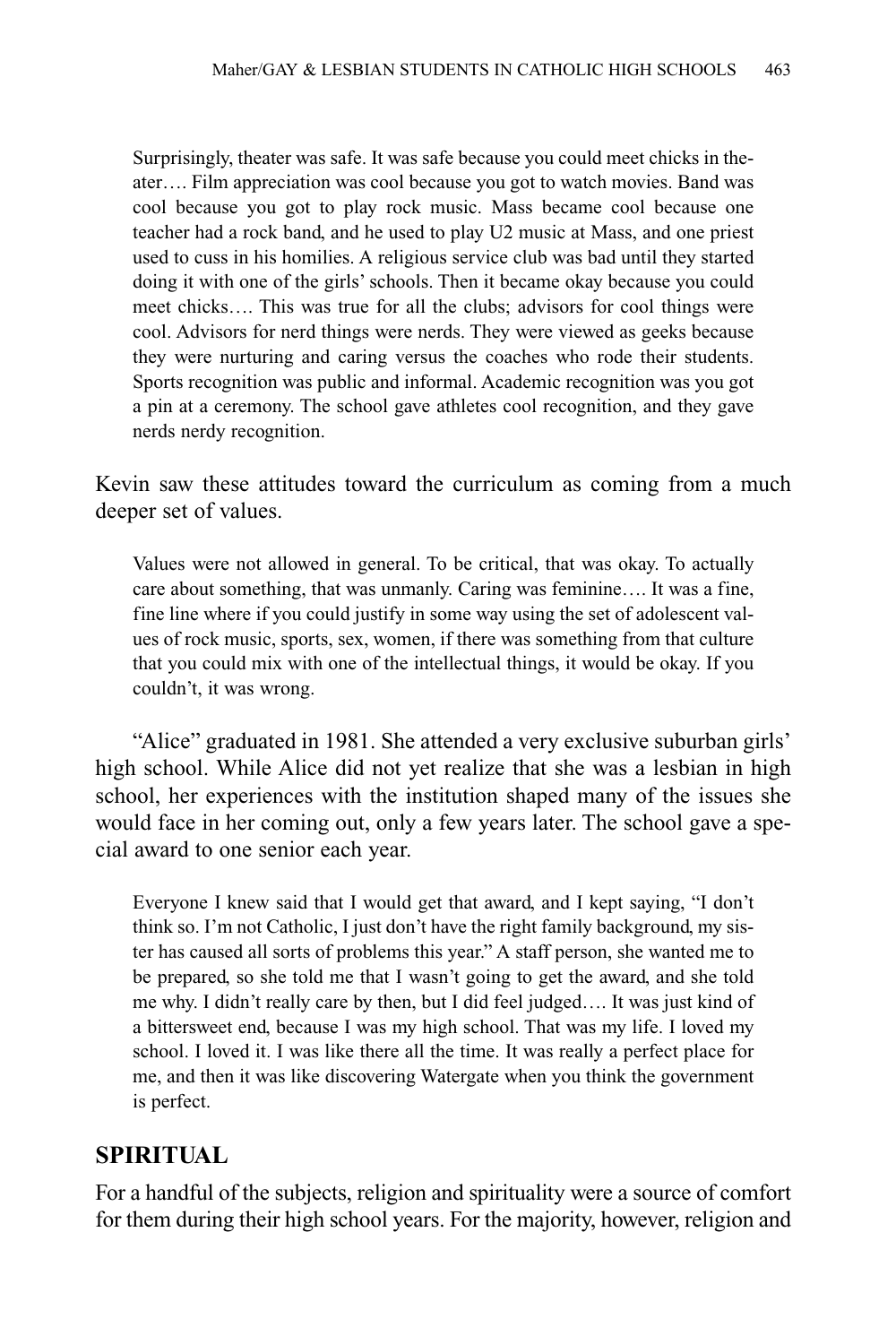spirituality were a source of conflict. Most of the subjects said that the topic of homosexuality was rarely or never discussed in the curriculum. On those few occasions when it did enter the curriculum, however, it was often in religion class, and often cast in a negative light. Retreats tended to focus on opening up and sharing personal thoughts and feelings with their peers, but they did not feel safe sharing their personal thoughts and feelings with their peers. For about half of the subjects, especially for women, feeling that religion or religious beliefs were being forced on them was extremely uncomfortable. Also the examples of priests, nuns, and brothers sometimes had a negative effect on their views of religion. A few of the subjects perceived vowed religious who worked in their schools as both homosexual and homophobic. The majority finished Catholic high school with an intense anger toward religion.

"Emily" graduated in 1991 from a coeducational, diocesan, high school in a small town. Emily was the only subject who described herself as having a "girlfriend" (or "boyfriend" in the case of males) in high school. Emily's relationship with "Nora" began when Emily was a freshman and Nora was a sophomore.

I was in love. But we didn't think that there was [*sic*] any other people in the whole world. In fact, we were going to grow up, get married and have kids, but we were going to live next door to each other and go on vacations so we could be alone.

Emily did have some very homophobic encounters with adults at the school. Interestingly, all of them involved adults who Emily saw as being gay. Also, all were religious persons. The most dramatic involved her parish priest who was also the chaplain of the high school. Emily had heard that someone had seen him in a gay bar.

I hate him! I can't stand him! I see him, and I get so mad. Because I came out, I said something in Confession, and he told me that I would go to Hell. And I was in the thing where he couldn't see who I was, and he peeked out and looked at me. And he always looked at me like I was not good enough, like I was a bad person. I stopped going to church, I stopped going to his church. He just angers me to no end!

"Allen" attended an urban, all-boys high school. He graduated in 1987. He was very involved in campus ministry and helped with the retreats in his high school. The retreats posed a challenge for Allen.

The retreats were very positive experiences for me, but there was still something I felt was unsafe about them. On one retreat I was helping to give, I got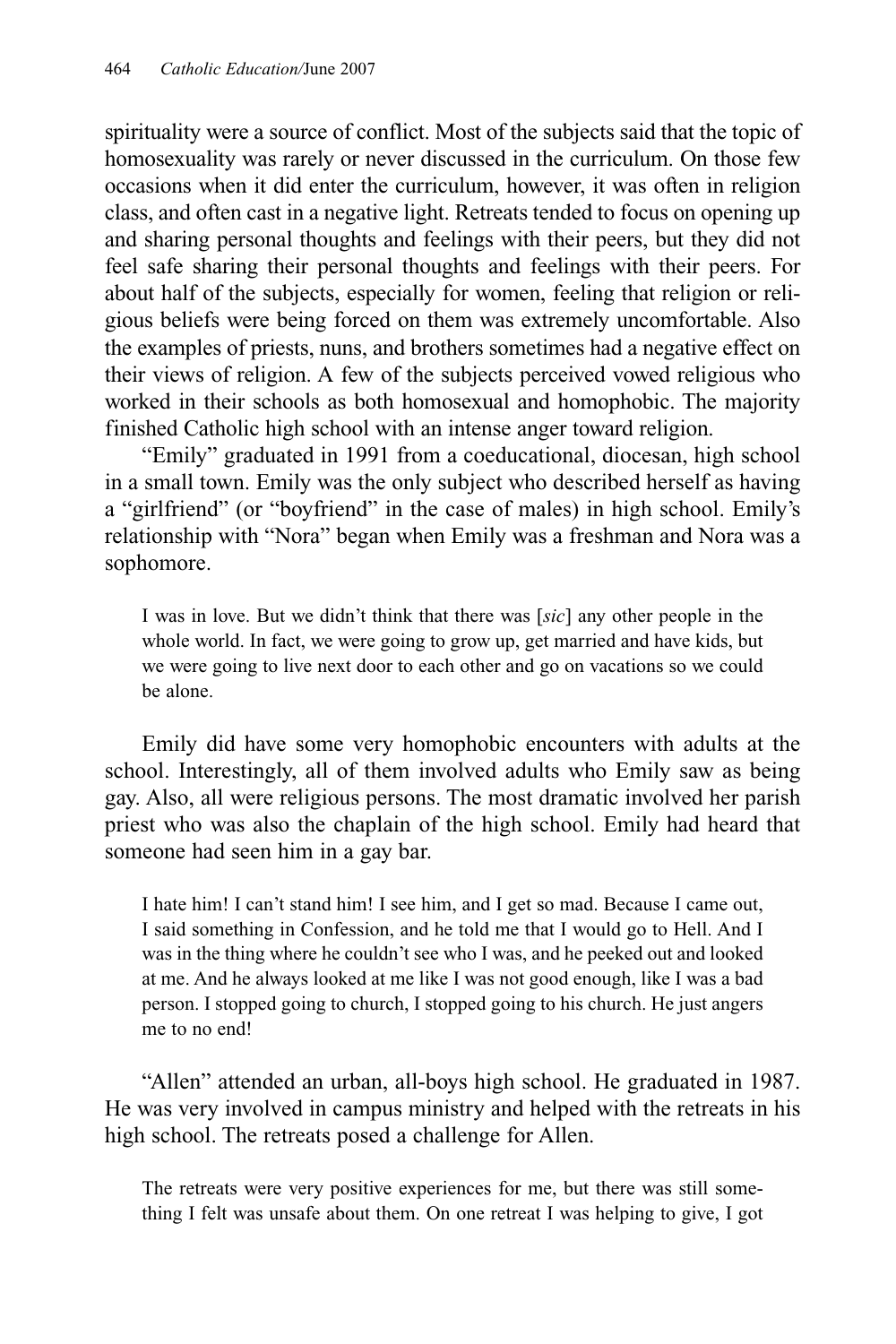into this long conversation with one of the guys, and I sort of started to come out to him…. The retreat experience was sort of a vulnerable place for me, and not in a totally positive way. I usually have a positive connotation to that word, "vulnerable," because when we opened up, we became very close to each other. But that word really has a negative connotation when I think about that retreat.

#### **IDENTITY**

The area of identity development and confusion was one of the strongest themes to come out in the interviews. The subjects had a very wide range of sexual identity awareness while they were in high school. A handful had absolutely no idea that they were gay or lesbian, while about the same number were very keenly aware of this, and the majority fell between these. One of the major problems that they faced was negative images of gay and lesbian people to which they could not relate (or simply no images at all). Based on impressions from the media, from family, and from peers, they often saw gay and lesbian people as cross-gendered, promiscuous, and predatory. They did not see themselves fitting these images, and therefore could not understand how they could be gay. The majority of the female subjects simply had no impressions of what a lesbian would be like. This is related to another finding from the interviews; the subjects had no relationship with the adult gay world, for the most part. They were virtually unaware of events in the news related to gay and lesbian people, and the progress won by the gay movement in the 1980s and 1990s seemed to have had no effect on them in their high school experiences. In addition to the range of identity awareness, there was also a wide range of sexual experience with both the opposite sex and the same sex. This seemed to have no real effect on identity development or awareness, however. A small minority who had no or little sexual experience with the same sex could still clearly identify homosexuality as a personal issue for them. A handful, however, who had extensive sexual experiences with the same sex still did not think of themselves as gay or lesbian while they were in high school.

"Dan" graduated from a high school boarding seminary in 1987. The impression that Dan and his peers had of gays was of effeminate men. This seemed to also be held by the staff.

I think I worked hard at keeping as masculine of an appearance as I could, because I had seen the way they treated other students that acted feminine. It wasn't only a thing with other peers; it was also a formational issue a lot of times. A character issue was that a male student was not supposed to act that way. They really made an effort, if you were feminine, they really tried to "butch you up" so to speak. It would be brought up in your evaluation if they thought you were taking on feminine characteristics.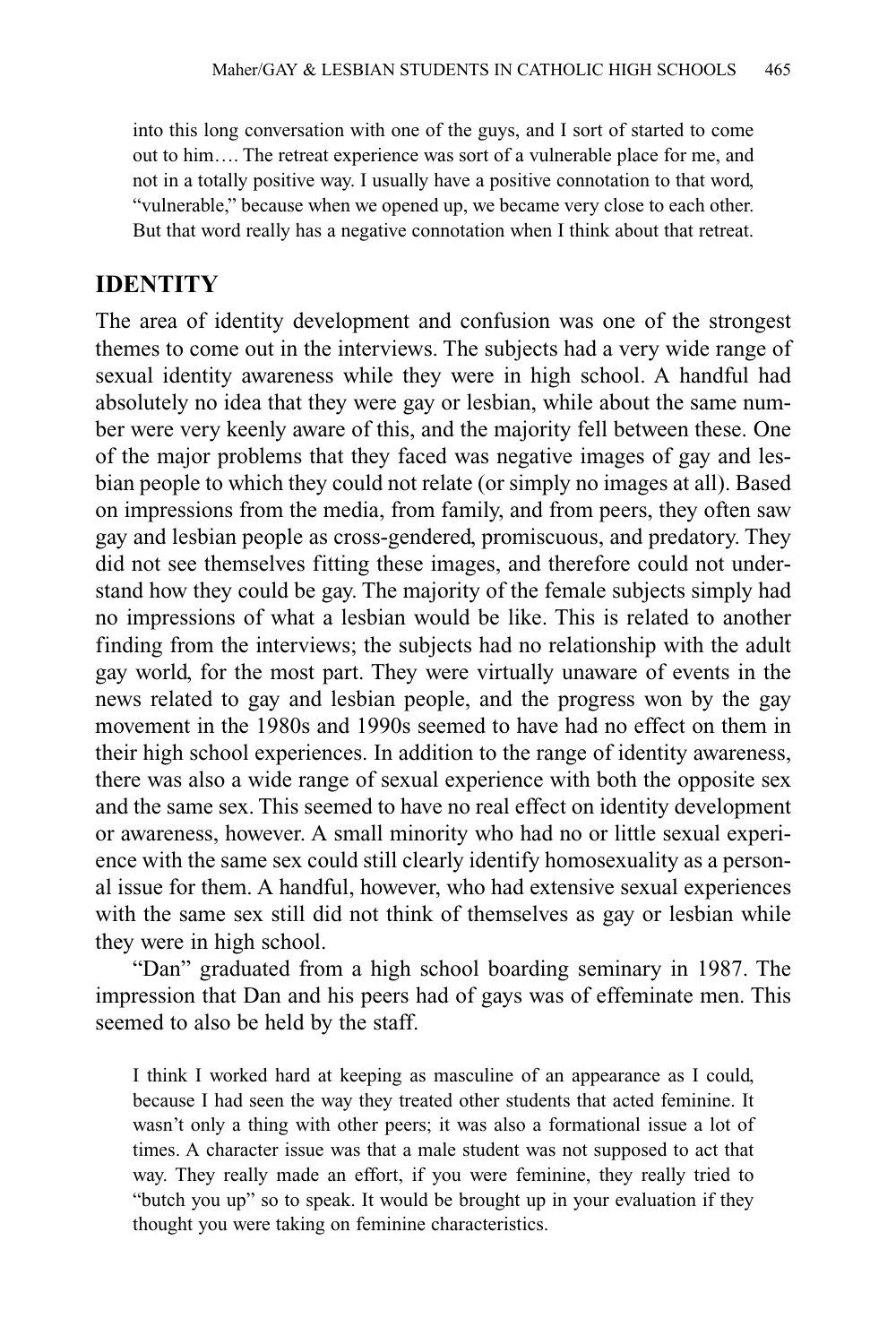Dan's first sexual experience was with his roommate his junior year. He began having more sexual encounters with his fellow students. In his senior year, he had sexual encounters with about one third of the students who were in the junior and senior classes at that time. The occurrences became more and more frequent, and Dan felt ashamed about them. "That was kind of my time of feeling like I wasn't in control of my sexuality, like it was running away with me." While Dan was clearer about his sexuality than many other subjects, it cannot be said that he had integrated his sexuality into his identity.

I knew, I think I knew at the time that I was gay, and I didn't want to admit it. I think that's where the secrecy came in, the doing it at night in the dark, you know. It was a dark part of myself that I didn't want other people to know about. It was a horrible, bad, evil part of myself. All the going out of my way to be nice to people, I was probably compensating in a way. I was making up for being gay, but also not wanting to admit it. I thought it would be a better thing if I were heterosexual, but because I wasn't, I would have to work harder at portraying this image of being someone normal.

"Denise" graduated from her urban, all-girls high school in 1987. "I was like such an advocate for gay rights in high school. Oh, I was so passionate. But it never occurred to me that I was gay. I just felt very strongly about it." Denise had very limited perceptions of lesbians in high school.

I don't think that I ever really thought that being a lesbian was really an option. It just wasn't. I grew up in this home where there was a man and woman and these three boys, and they went out with girls, and I was supposed to go out with a boy. I never knew a lesbian. I just didn't think about it. It just wasn't an option.

She could not remember thinking of any of her classmates as lesbians. Her peers did not perceive her as gay either,

Because I always had a boyfriend and I had long hair….I did not enjoy having sex with boys in high school. I did it because I thought it was a way I could get some affection and attention or something. I didn't really enjoy it. It was okay, but it was just kind of there. But I really was not clued into that.

She did think that the principal and another nun were in love. "Maybe that's part of the whole thing about being a lesbian. I didn't look like 'Sr. Loretta,' and I didn't want to."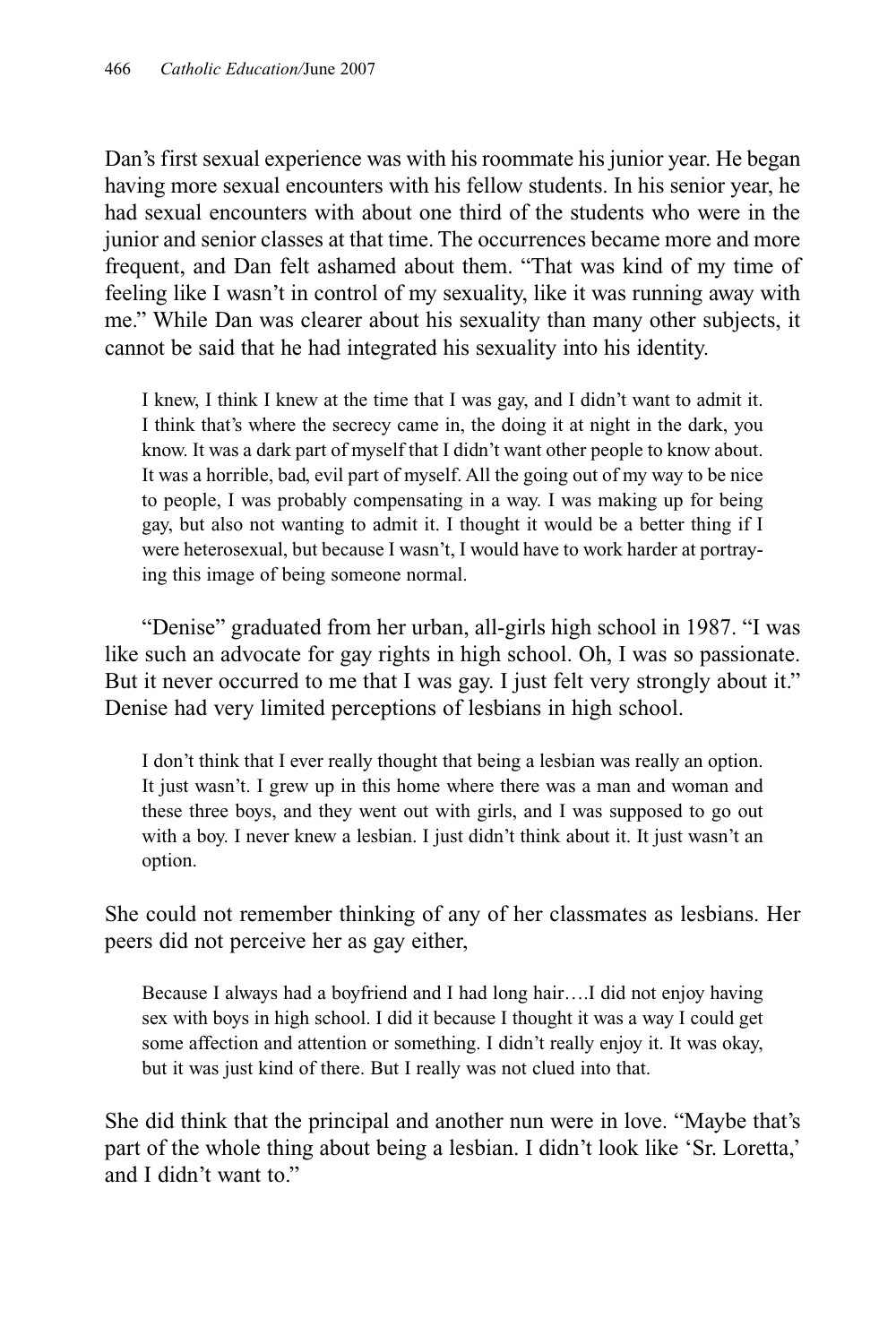## **CONCLUSION: DIS-INTEGRATION**

The term this researcher coined to describe these five areas of difficulty and disconnection is "dis-integration." Things simply did not fit together in their lives in the areas of family, peers, school, spirituality, and identity. For example, "Tom," who graduated from a coeducational suburban high school in 1988, shared,

I think in a way it just kind of built up a wall inside myself, like a place you don't go. The fact that it happened to be inside myself didn't seem to particularly matter. It's just a place that you don't go, like the teachers' lounge or something like that. I just accepted it and went on with my life. It didn't seem particularly bad that this place was inside me.

This is in stark contrast with Catholic teaching, which proposes that the purpose of Catholic education is the integration of all these areas.

In 1977, the Sacred Congregation for Catholic Education wrote, "The specific mission of the school, then, is a critical, systematic transmission of culture in the light of faith and the bringing forth of the power of Christian virtue by the integration of culture with faith and of faith with living" (§49). Both the American bishops and Vatican congregations have emphasized a theme of "integration" in Catholic education; integration of family and school, social life and academic life, faith and knowledge, knowledge and behavior. One take on this has been the emphasis in statements of the American bishops on Catholic schools as communities (USCC, 1972, 1979). "Community is at the heart of Christian education not simply as a concept to be taught but as a reality to be lived" (USCC, 1972, §23).

This theme of integration is also seen in the bishops' concerns for how sexuality is viewed and how sex education is conducted in Catholic schools. "Education in human sexuality focuses on development of the total Christian person, along with the development of the family and community….Even though sex education should have its own curriculum, it should be integrated into other content areas and classes" (USCC, 1981, p. 67). "Sexuality is a fundamental component of personality in and through which we, as male or female, express our relatedness to self, others, the world, and even God" (USCC, 1991, p. 9).

"Dis-integration" poses a particular challenge for Catholic schools, precisely because they are Catholic schools. While the findings in this study do not suggest that life is worse for gay and lesbian students in Catholic high schools versus public high schools (and in fact, some evidence suggests that it is probably better), public high schools do not have the same goals as Catholic high schools. One of those distinctively Catholic educational goals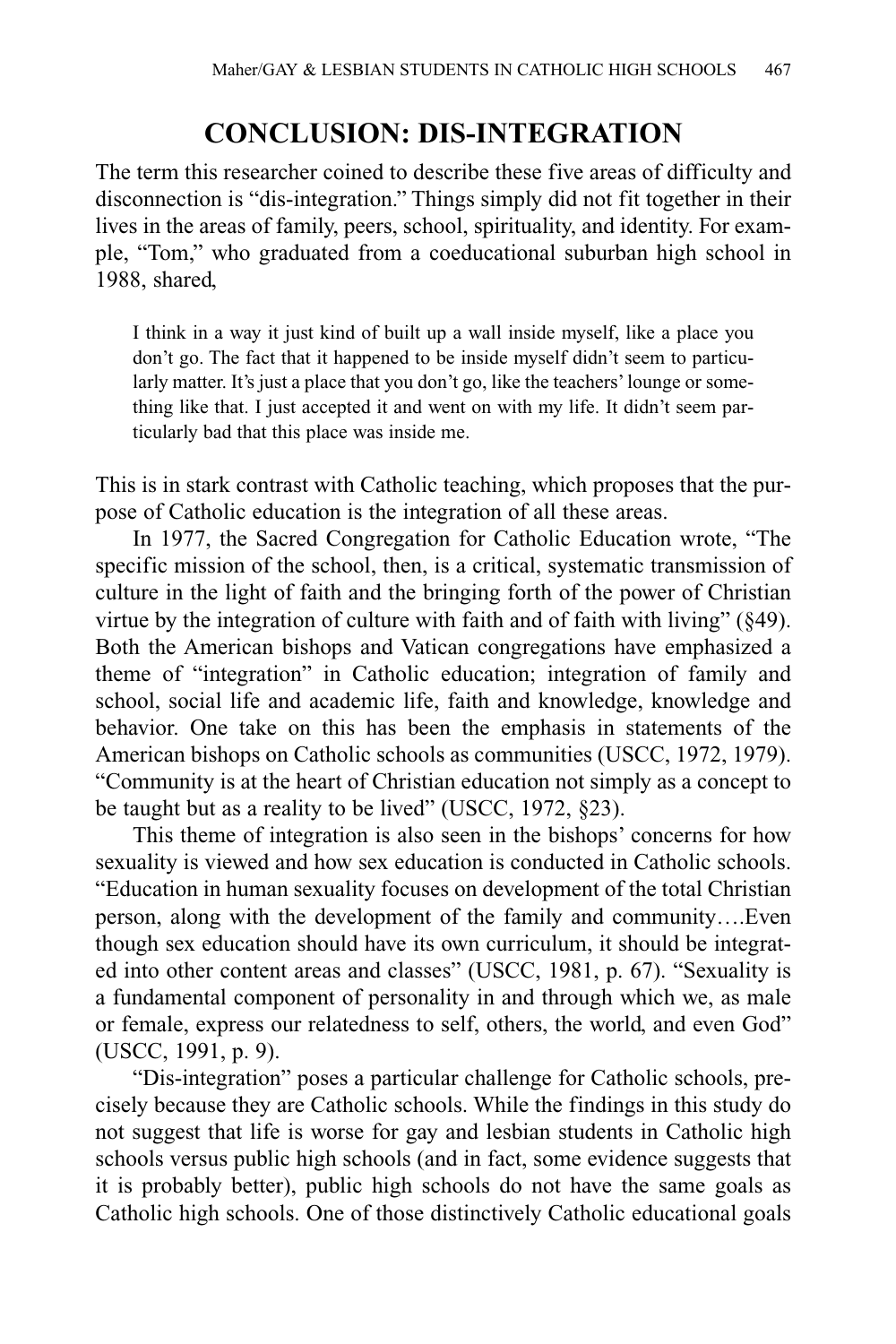is integration. Catholic schools seem to have failed in achieving this goal for gay and lesbian students. The integration of faith, knowledge, experience, school, community, and family is lacking. Efforts to integrate the topic of homosexuality into the curriculum and to address the pastoral needs of gay and lesbian students in Catholic schools have begun in some limited dioceses. These efforts must be studied, but in the meantime, silence is not the answer.

## **REFERENCES**

- Aitken, J. E. (1993, November). *"Privileges": A student activity designed to increase interpersonal communication competence regarding gay and lesbian concerns.* Paper presented at the annual meeting of the Speech Communication Association, Miami, FL.
- Bateman, J. I. (1995). A treatment strategy for changing preservice teachers' attitudes toward homosexuality (Doctoral dissertation, Indiana University, 1995). *Dissertation Abstracts International, 56*(08), 4637B.
- Benson, P. L., & Guerra M. J. (1985). *Sharing the faith: The beliefs and values of the Catholic high school teachers*. Washington, DC: National Catholic Educational Association.
- Bernstein, A. J. (1996). The relationship between perceived parent attachment, homosexual identity formation, psychological adjustment and parent awareness of gay and lesbian young adults (Doctoral dissertation, Temple University, 1996). *Dissertation Abstracts International, 57*(09), 4145A.
- Bocheneck, M., & Brown, A. W. (2001). *Hatred in the hallways: Violence and discrimination against lesbian, gay, bisexual, and transgender students in U.S. schools*. New York: Human Rights Watch.
- Boisvert, D. L., & Goss, R. E. (2005). Introduction. In D. L. Boisvert & R. E. Goss (Eds.), *Gay Catholic priests and clerical sexual misconduct: Breaking the silence* (pp. 1-5). Binghamton, NY: Haworth Press.
- Bucher, D. E. (1984). Selected characteristics of certain Illinois secondary school health education teachers and the teaching of controversial topics in sex education programs (Doctoral dissertation, Southern Illinois University at Carbondale, 1984). *Dissertation Abstracts International, 46*(03), 619A.
- Campbell, T. J. (1991). Catholic priests and the pastoral care of homosexuals and homosexual persons with AIDS (Doctoral dissertation, United States International University, 1991). *Dissertation Abstracts International, 52*(02), 569A.
- Cass, V. C. (1979). Homosexual identity formation: A theoretical model. *Journal of Homosexuality, 4*(3), 219-235.
- Cass, V. C. (1984). Homosexual identity formation: Testing a theoretical model. *Journal of Sex Research, 20*(2), 143-167.
- Coleman, G. D. (1995). *Homosexuality: Catholic teaching and pastoral practice*. Mahwah, NJ: Paulist Press.
- Coleman, G. D. (1997, April/May). The teacher and the gay and lesbian student. *Momentum, 28*(2), 46-48.
- Congregation for Catholic Education. (2005). *Instruction concerning the criteria for the discernment of vocations with regard to persons with homosevual tendencies in view of their admission to the seminary and holy orders*. Rome: Author.
- Convey, J. J. (1992). *Catholic Schools make a difference: Twenty-five years of research*. Washington, DC: National Catholic Educational Association.
- Cozzens, D. B. (2000). *The changing face of priesthood*. Collegeville, MN: Liturgical Press.
- DeBorg, K. A., Wood, P. K., Sher, K. J., & Good, G. E. (1998). The relevance of sexual orientation to substance abuse and psychological distress among college students. *Journal of College Student Development, 39*(2), 157-168.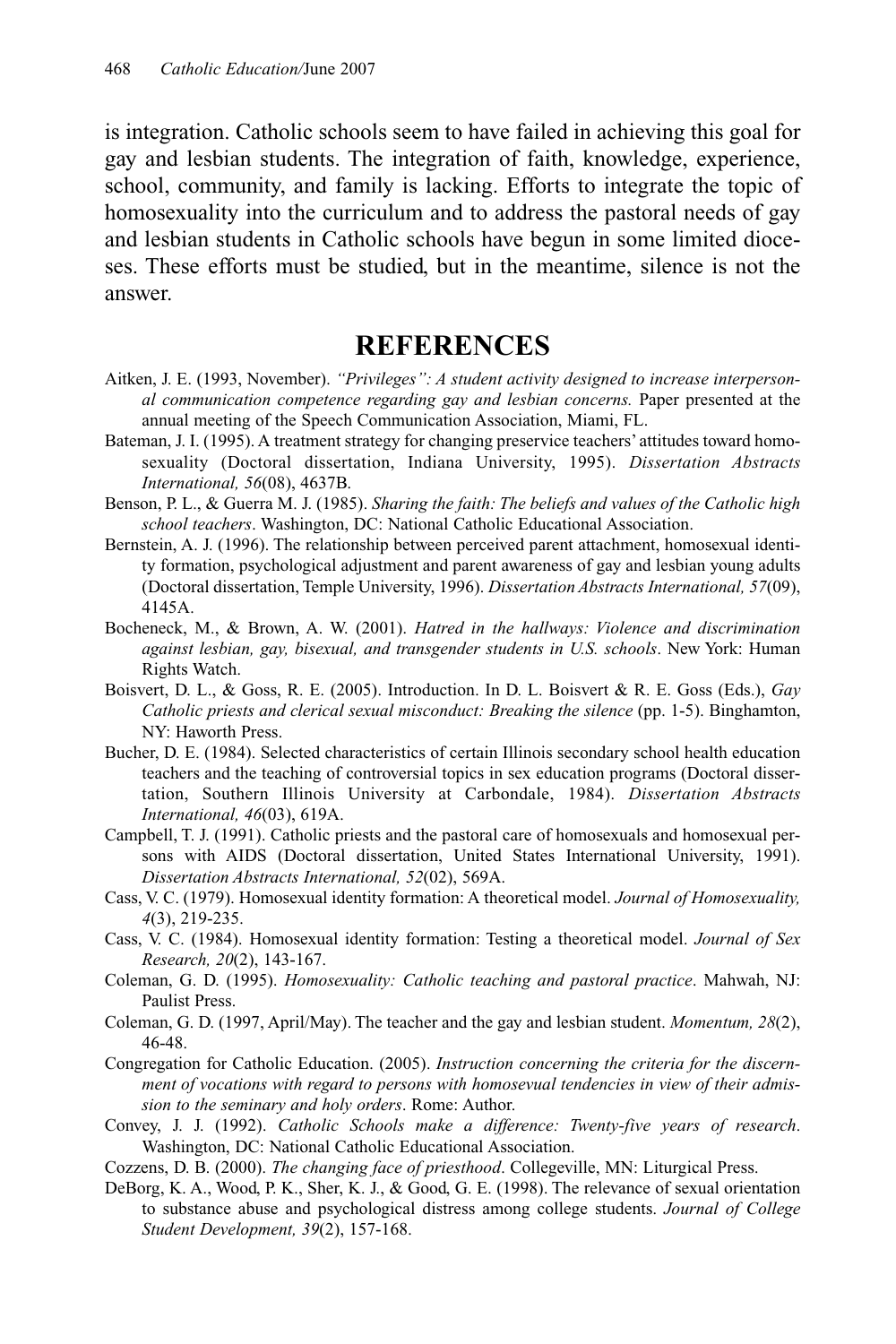- DeVine, J. L. (1985). A systematic inspection of affectional preference orientation and the family of origin. In R. Schoenberg, R. S. Goldberg, & D. A. Shore (Eds.), *With compassion toward some: Homosexuality and social work in America* (pp. 9-18). Binghamton, NY: Haworth Press.
- DiGiacomo, J. (1993). *Morality and youth: Fostering Christian identity*. Kansas City, MO: Sheed and Ward.
- Durby, D. D. (1994). Gay, lesbian, and bisexual youth. In T. DeCrescenzo (Ed.), *Helping gay and lesbian youth: New policies, new programs, new practice* (pp. 1-38). Binghamton, NY: Haworth Press.
- Elam, S. M., Rose, L. C., & Gallup, A. M. (1996). The 28th annual Phi Delta Kappa/Gallup poll of the public's attitudes toward the public schools. *Phi Delta Kappan, 78*(1), 41.
- Epstein, D. (1997). Boyz' own stories: Masculinities and sexualities in schools. *Gender and Education, 9*(1), 105-115.
- Friend, R. A. (1993). Choices, not closets: Heterosexism and homophobia in schools. In L. Weis & M. Fine (Eds.), *Beyond silent voices: Class, race, and gender in United States Schools* (pp. 209-236). Albany: State University of New York Press.
- Gevelinger, M. E., & Zimmerman, L. (1997). How Catholic schools are creating a safe climate for gay and lesbian students. *Educational Leadership, 55*(2), 66-68.
- Gibson, P. (1989). Gay male and lesbian youth suicide. In M. Feinleib (Ed.), *Report of the secretary's task force on youth suicide, Vol. 3* (pp. 3110-3142). Washington, DC: U.S. Department of Health and Human Services.
- Ginsberg, R. W. (1996). In the triangle/out of the circle: Gay/lesbian students' school experience (Doctoral dissertation, the University of Texas at Austin, 1996). *Dissertation Abstracts International, 58*(01), 72A.
- Greeley, G. (1994). Service organizations for gay and lesbian youth. In T. DeCrescenzo (Ed.), *Helping gay and lesbian youth: New policies, new programs, new practice* (pp. 111-130). Binghamton, NY: Haworth Press.
- Harkins, W. (1993). *Introducing the Catholic elementary school principal: What principals say about themselves, their values, their schools*. Washington, DC: National Catholic Educational Association.
- Harris, J. I. (2001). Religious variables relevant to internalized homophobia and sexual identity development (Doctoral dissertation, Texas Tech University, 2001). *Dissertation Abstracts International, 62*(05), 2516B.
- Hayes, J. A., & Gelso, C. J. (1993). Male counselors' discomfort with gay and HIV-infected clients. *Journal of Counseling Psychology, 40*(1), 86-93.
- Herdt, G., & Boxer, A. (1993). *Children of horizons: How gay and lesbian teens are leading a new way out of the closet*. Boston: Beacon Press.
- Hunt, B. B. (1993). Counselor education students: Their knowledge, attitudes, and beliefs regarding gay, lesbian, and bisexual clients. *Dissertation Abstracts International, 54*(5), 1679A.
- Hunter, J. (1990). Violence against gay and lesbian youths. *Journal of Interpersonal Violence, 5*(3), 295-300.
- Jackson, D., & Sullivan, R. (1994). Developmental implications of homophobia for lesbian and gay adolescents: Issues in policy and practice. In T. DeCrescenzo (Ed.), *Helping gay and lesbian youth: New policies, new programs, new practice* (pp. 93-110). Binghamton, NY: Haworth Press.
- Johnson, D. (1996, Summer/Fall). The developmental experience of gay/lesbian youth. *Journal of College Admission, 152-153*, 38-41.
- Johnson, T. W. (1992). Predicting parental response to a son or daughter's homosexuality. *Dissertation Abstracts International, 53*(6), 1847A.
- Jordan, M. D. (2000). *The silence of Sodom: Homosexuality in modern Catholicism*. Chicago: University of Chicago Press.
- Juul, T. P. (1995, April). *Community and conformity: A national survey contrasting rural, suburban, and urban lesbian, gay male, and bisexual public school teacher*. Paper presented at the annual meeting of the American Educational Research Association, San Francisco.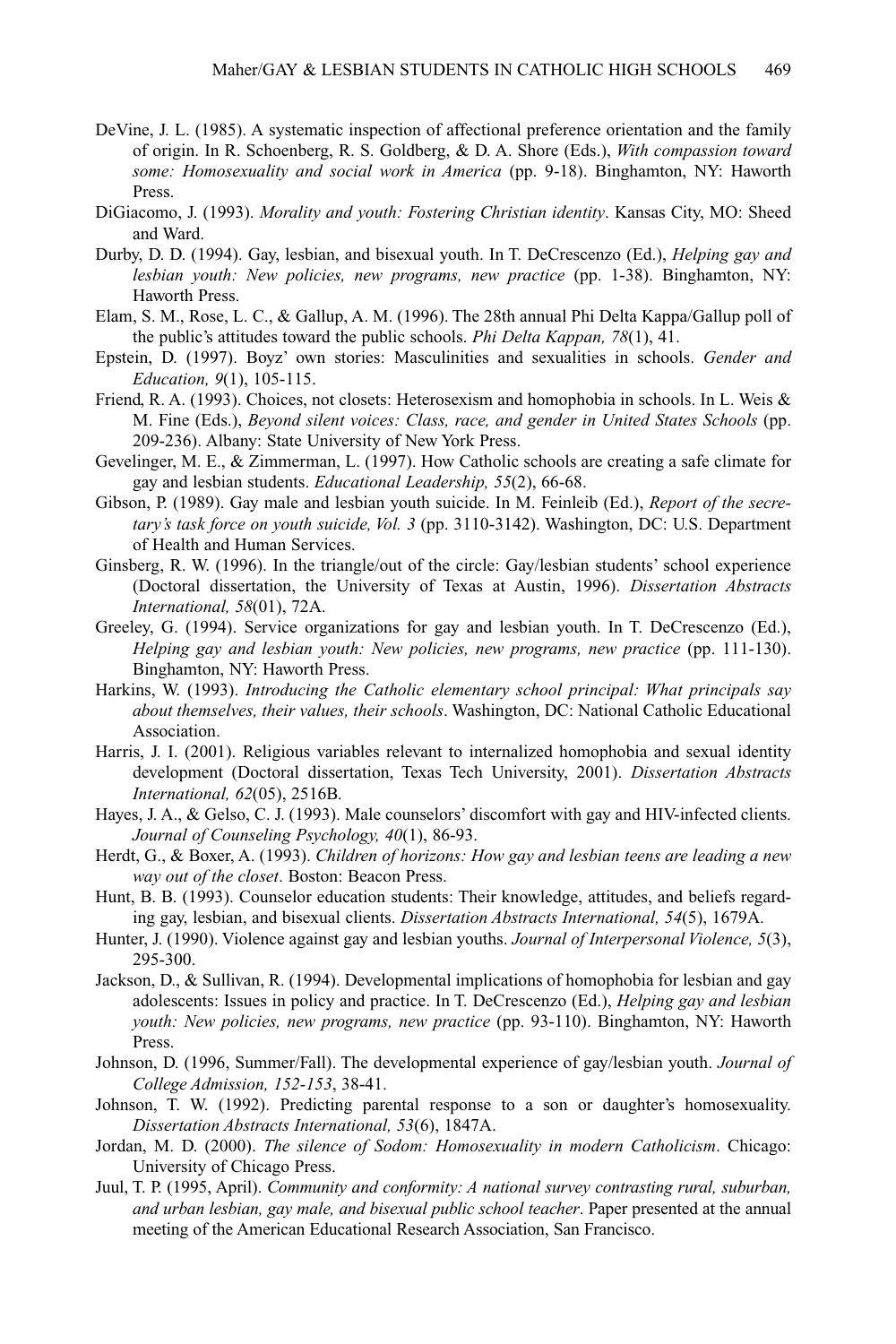- Keilwasser, A. P., & Wolf, M. A. (1992). Mainstream television, adolescent homosexuality, and significant silence. *Critical Studies in Mass Communication, 9*(4), 350-373.
- Kissen, R. M. (1993, April). *Voices from the classroom closet: Lesbian and gay teachers talk about their lives*. Paper presented at the annual meeting of the American Educational Research Association, Atlanta, GA.
- Knowlton, S. R. (1992). Sexual orientation, sex role identitity and men's parental relationships (Doctoral dissertation, Boston University, 1992). *Dissertation Abstracts International, 53*(03), 1994B.
- Kushner, R., & Helbling, M. (1995). *The people who work there: The report of the Catholic elementary school teacher survey*. Washington, DC: National Catholic Educational Association.
- Lipkin, A. S. (1990). A staff development program for antihomophobia education in the secondary school (Doctoral dissertation, University of Massachusetts, 1990). *Dissertation Abstracts International, 51*(08), 2713A.
- Litton, E. F. (1999, April). *Stories of courage and hope: Gay and lesbian Catholic elementary school teachers*. Paper presented at the annual meeting of the American Educational Research Association, Montreal, Canada.
- MacLeod, P. A. (1996). Boxing in our youth: Lesbian adolescents speak out about their secondary school experiences (Masters thesis, University of Victoria, Canada, 1996). *Masters Theses International, 36*(02), 333.
- Maher, M. J. (2001). *Being gay and lesbian in a Catholic high school: Beyond the uniform*. Binghamton, NY: Haworth Press.
- Maher, M. J. (2003). Review of research: Some background on addressing the topic of homosexuality in Catholic education. *Catholic Education: A Journal of Inquiry and Practice, 6*(4), 498- 515.
- Maher, M. J. (2004). Catholic high school students' attitudes toward homosexuality: A snapshot of incoming college freshmen. *Catholic Education: A Journal of Inquiry and Practice, 7*(4), 462- 478.
- Mallon, G. P. (1994). Counseling strategies with gay and lesbian youth. In T. DeCrescenzo (Ed.), *Helping gay and lesbian youth: New policies, new programs, new practice* (pp. 75-92). Binghamton, NY: Haworth Press.
- McClintock, M. (1992). Sharing lesbian, gay, and bisexual life experiences. *Journal of Experiential Education, 15*(3), 51-55.
- McConkey, J. G. (1991). The triangular interrelation between sons' erotic preference and physical aggression and the quality of father-son relationships (Doctoral dissertation, University of Toronto, Canada, 1991). *Dissertation Abstracts International, 53*(02), 408A.
- McNamara, P. H. (1992). *Conscience first, tradition second: A study of young American Catholics*. Albany: State University of New York Press.
- Moskos, M. A. (2000). Program for lesbian, gay, and bisexual youth (Doctoral dissertation, The University of Utah, 2000). *Dissertation Abstracts International, 61*(12), 4686A.
- Nugent, R. (1989). Homosexuality and seminary candidates. In J. Gramick (Ed.), *Homosexuality in the priesthood and religious life* (pp. 201-218). New York: Crossroad Publishing.
- Nugent, R., & Gramick, J. (1992). *Building bridges: Gay and lesbian reality and the Catholic Church*. Mystic, CT: Twenty-Third Publications.
- O'Brien, T. (1991). A survey of gay/lesbian Catholics concerning attitudes toward sexual orientation and religious beliefs. *Journal of Homosexuality, 24*(4), 29-44.
- Pettinger, J. A. (1995). A survey of school psychologists' attitudes and feelings toward gay and lesbian youths (Doctoral Dissertation, State University of New York at Albany, 1995). *Dissertation Abstracts International, 56*(05), 2945B.
- Pirtle, D. D. (1994). Changing prejudiced attitudes through exposure and interaction (Masters thesis, California State University, Dominguez Hills, 1994). *Masters Abstracts International, 33*(04), 1153.
- Pitot, M. M. (1996). Invisible and ignored or out and pushed out: Participatory research with gay and lesbian youth (Doctoral dissertation, University of San Francisco, 1996). *Dissertation Abstracts International, 57*(04), 1552A.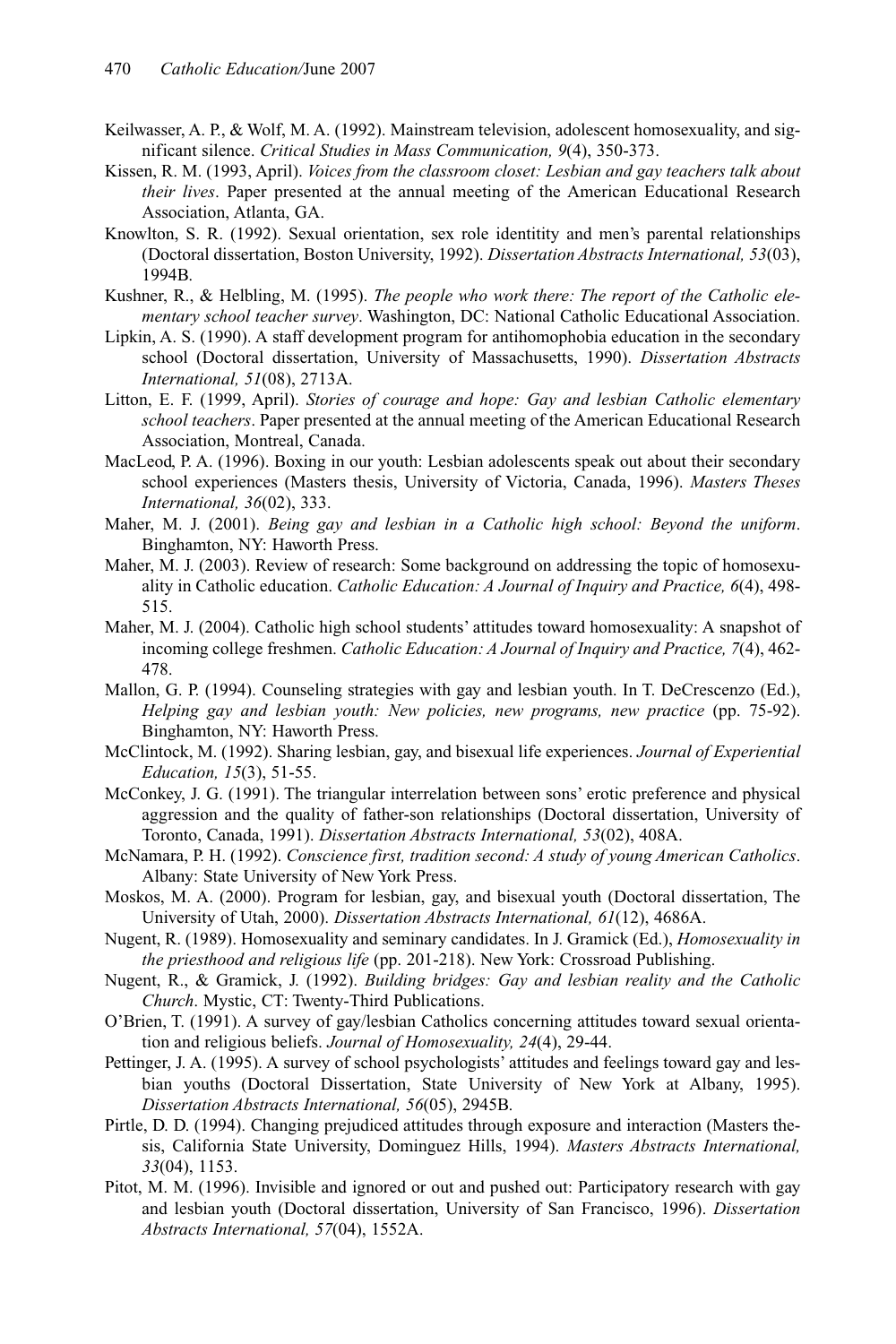Plummer, K. (1975). *Sexual stigma: An interactionist account*. London: Routledge and Kegan Paul.

- Ponse, B. (1978). *Identities in the lesbian world: The social construction of self*. Westport, CT: Greenwood Press.
- Pontifical Council for the Family. (1996). *The truth and meaning of human sexuality: Guidelines for education within the family.* Rome: Author.
- Ream, G. L. (2001, August). *Intrinsic religion and internalized homophobia in sexual minority youth*. Paper presented at the annual conference of the American Psychological Association, San Francisco.
- Reed, D. B. (1994, April). *The sexualized context of American public schools*. Paper presented at the annual meeting of the American Educational Research Association, New Orleans, LA.
- Reinhardt, B. (1997, August). *Examining correlates of homophobia in heterosexual college students*. Paper presented at the annual meeting of the American Psychological Association, Chicago.
- Remafedi, G. (1993). The impact of training on school professionals' knowledge, beliefs, and behavior regarding HIV/AIDS and adolescent homosexuality. *Journal of School Health, 63*(3), 153-157.
- Rossini, E. (2002, September 15). Pope to Church: Risky seminarians must go. *National Catholic Register*. Retrieved September 24, 2002, from http://www.ncregister.com/Register\_News/091002sem.htm
- Russell, D. C., & Ellis, J. B. (1993, March). *Religiosity, gender, sex anxiety, and AIDS attitudes as they affect attitudes toward homosexuals*. Paper presented at the annual meeting of the Southeastern Psychological Association, Atlanta, GA.
- Sacred Congregation for Catholic Education. (1977). *The Catholic school*. Rome: Author.
- Sacred Congregation for Catholic Education. (1983). *Educational guidance in human love: Outlines for sex education*. Rome: Author.
- Sacred Congregation for the Doctrine of the Faith. (1975). *Declaration on certain questions concerning sexual ethics (Persona humana)*. Rome: Author.
- Sacred Congregation for the Doctrine of the Faith. (1986). *Letter to the bishops of the Catholic Church on the pastoral care of homosexual persons*. Rome: Author.
- Sacred Congregation for the Doctrine of the Faith. (1994). *Catechism of the Catholic Church*. Rome: Author.
- Sacred Congregation for the Doctrine of the Faith. (1999, July 13). *Notification regarding Sister Jeannine Gramick, SSND, and Father Robert Nugent, SDS*. Rome: Author.
- Sacred Congregation for the Religious. (1961). *Careful selection and training of candidates for the states of perfection and sacred orders*. Rome: Author.
- Savin-Williams, R. C. (1989). Parental influence on the self-esteem of gay and lesbian youths: A reflected appraisal method. In G. Herdt (Ed.), *Gay and lesbian youth* (pp. 93-110). Binghamton, NY: Haworth Press.
- Schneider, M. (1989). Sappho was a right-on adolescent: Growing up lesbian. In G. Herdt (Ed.), *Gay and lesbian youth* (pp. 111-130). Binghamton, NY: Haworth Press.
- Sears, J. T. (1988, April). *Attitudes, experiences, and feelings of guidance counselors in working with homosexual students: A report on the quality of school life for southern gay and lesbian students*. Paper presented at the annual meeting of the American Educational Research Association, New Orleans, LA.
- Segal, A. M. (1995). Schools, identity, and homosexuality (Doctoral dissertation, the University of British Columbia, Canada, 1995). *Dissertation Abstracts International, 57*(03), 1035A.
- Sipe, A. W. R. (1990). A secret world: Sexuality and the search for celibacy. New York: Brunner/Mazel.
- Smith, D. (1985). An ethnographic interview study of homosexual teachers' perspectives (Doctoral dissertation, State University of New York at Albany, 1985). *Dissertation Abstracts International, 46*(01), 66A.
- Soloff, P. R. (2001). Inservice and preservice teachers' attitudes toward addressing homosexuality in a school setting (Doctoral dissertation, University of California, Berkeley, 2001). *Dissertation Abstracts International, 63*(02), 552A.
- Taylor, P. A. (2001, April ). *Good news and bad news: A comparison of teacher educators' and pre-*